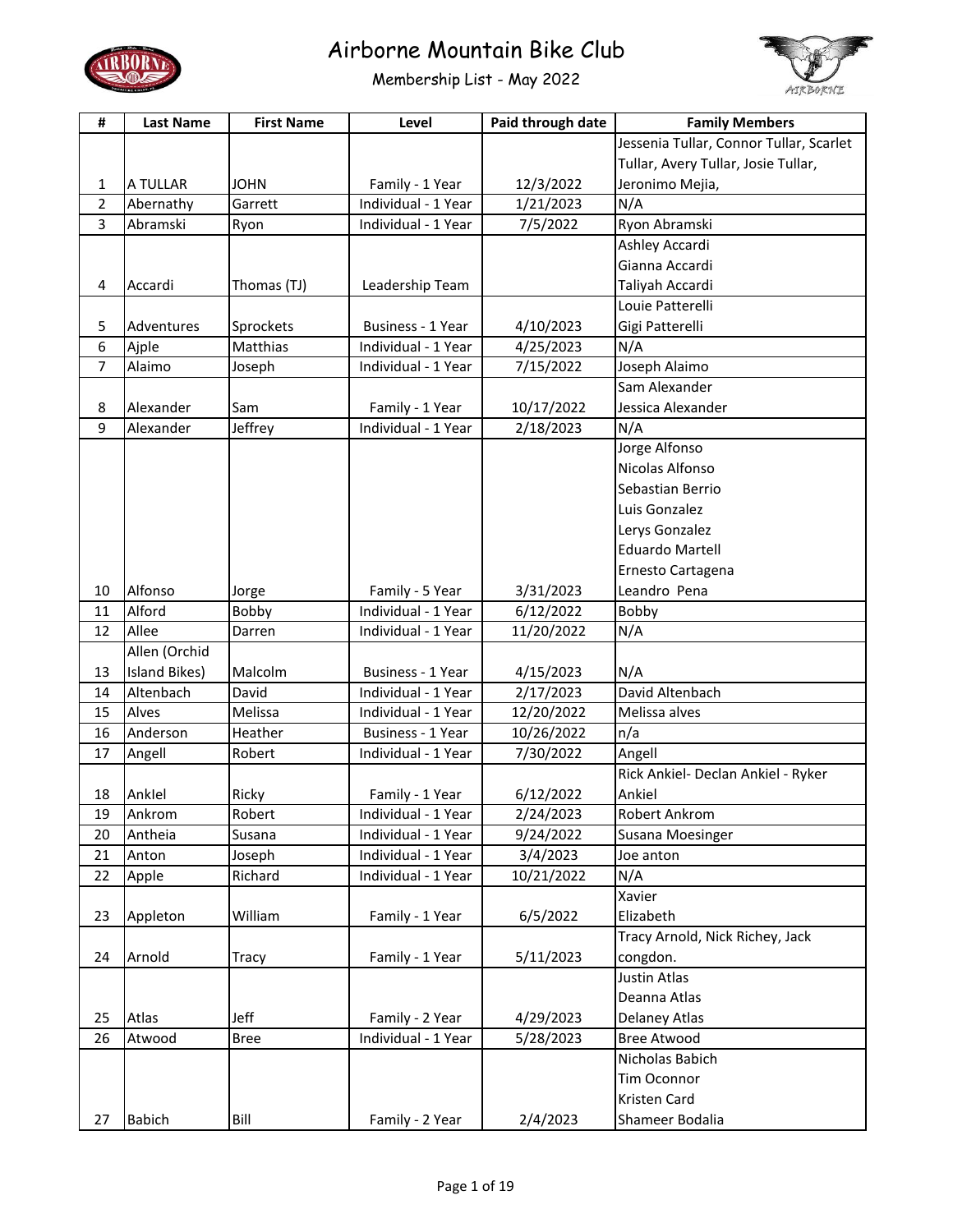



| #  | <b>Last Name</b>    | <b>First Name</b> | Level               | Paid through date | <b>Family Members</b>                 |
|----|---------------------|-------------------|---------------------|-------------------|---------------------------------------|
|    |                     |                   |                     |                   | Mark Steven Miles, Amanda Baier-      |
|    |                     |                   |                     |                   | Miles, Eden Baier-Miles, Asher Baier- |
| 28 | <b>Baier-Miles</b>  | Amanda            | Family - 1 Year     | 11/8/2022         | Miles and Ezra Baier-Miles            |
|    |                     |                   |                     |                   |                                       |
| 29 | <b>Bailey</b>       | Holly             | Family - 1 Year     | 6/5/2022          | George, Holly, Lorinda, Monty, Dawson |
| 30 | <b>Bailey</b>       | John              | Individual - 1 Year | 1/9/2023          | Na                                    |
| 31 | Bajorek             | Matthew           | Individual - 1 Year | 2/27/2023         | Matthew Bajorek                       |
|    |                     |                   |                     |                   | <b>Tony Baker</b>                     |
| 32 | <b>Baker</b>        | Tony              | Family - 1 Year     | 12/29/2022        | Anthoula Baker                        |
|    |                     |                   |                     |                   | Krista Aresi                          |
|    |                     |                   |                     |                   | <b>Travis Baker</b>                   |
|    |                     |                   |                     |                   | <b>Tiffany Baker</b>                  |
| 33 | <b>Baker</b>        | Jerry             | Family - 1 Year     | 1/7/2023          | Michele Baker                         |
|    |                     |                   |                     |                   | <b>Justin Baker</b>                   |
|    |                     |                   |                     |                   | Stacey                                |
|    |                     |                   |                     |                   | Chad                                  |
| 34 | <b>Baker</b>        | Justin            | Family - 2 Year     | 3/8/2023          | William                               |
| 35 | <b>Banegas</b>      | John              | Individual - 1 Year | 8/2/2022          | N/A                                   |
| 36 | <b>Barbato</b>      | <b>Bryce</b>      | Individual - 1 Year | 11/7/2022         | N/A                                   |
| 37 | <b>Barker</b>       | Steven            | Individual - 1 Year | 8/27/2022         | N/A                                   |
| 38 | <b>Barnes</b>       | Christopher       | Individual - 1 Year | 5/3/2023          | Christopher Barnes                    |
| 39 | Barney              | Taylor            | Family - 1 Year     | 7/25/2022         | Wyatt Barney                          |
|    |                     |                   |                     |                   |                                       |
| 40 | Baron               | Laurel            | Family - 1 Year     | 4/3/2023          | Paul Baron. Max Baron Tristyn Baron   |
| 41 | Barquin             | Erin              | Individual - 1 Year | 2/4/2023          | Erin Barquin                          |
| 42 | <b>Bauhof</b>       | Fred              | Individual - 2 Year | 2/5/2023          | N/A                                   |
| 43 | <b>Beaulieu</b>     | Scotty            | Family - 5 Year     | 3/11/2026         | Sawyer, Rainee                        |
| 44 | <b>BECERRA</b>      | <b>JAIME</b>      | Individual - 1 Year | 8/15/2022         | <b>NA</b>                             |
| 45 | Bechtel             | Grace             | Individual - 1 Year | 3/6/2023          | <b>Grace Bechtel</b>                  |
|    |                     |                   |                     |                   | Rebecca Beckett                       |
|    |                     |                   |                     |                   | Elizabeth Mazza                       |
|    |                     |                   |                     |                   | JJ Mazza                              |
|    |                     |                   |                     |                   | <b>Tommy Mazza</b>                    |
| 46 | <b>Beckett</b>      | Rebecca           | Family - 1 Year     | 3/22/2023         | <b>Elliott Mazza</b>                  |
| 47 | <b>Beem</b>         | Laura             | Family - 1 Year     | 3/1/2023          | Corinn Beem, Anthony Beem             |
| 48 | <b>Beisel</b>       | Jack              | Individual - 1 Year | 5/17/2023         | N/A                                   |
| 49 | Benson              | Richard           | Individual - 5 Year | 1/8/2026          | na                                    |
|    |                     |                   |                     |                   | John Bergen, Tyler Bergen, Diane      |
| 50 | Bergen              | John              | Family - 5 Year     | 4/17/2024         | Sweet                                 |
| 51 | <b>Berger</b>       | Simone            | Individual - 1 Year | 8/31/2022         | Simone berger                         |
| 52 | Bernard             | Tim               | Individual - 1 Year | 1/14/2023         | <b>Timothy Bernard</b>                |
| 53 | Bingman             | Mike              | Individual - 5 Year | 3/28/2025         | Mike Bingman                          |
| 54 | Blackburn           | John              | Individual - 1 Year | 12/25/2022        | N/A                                   |
| 55 | Blackburn           | <b>Brian</b>      | Individual - 1 Year | 12/30/2022        | Blackburn                             |
| 56 | <b>Blevins</b>      | Michael           | Family - 1 Year     | 6/7/2022          | IsaBella Blevins, Deanna Hions        |
| 57 | Bloom               | Scott             | Individual - 1 Year | 3/27/2023         | N/A                                   |
| 58 | <b>Boesch</b>       | Edward            | Family - 1 Year     | 5/7/2023          | Edward, Renee, Gracie, Ada            |
| 59 | <b>Boggs Nonato</b> | Tracy James (TJ)  | Leadership Team     |                   |                                       |
| 60 | Bourke              | Dave              | Family - 1 Year     | 12/28/2022        | Dave, Luke                            |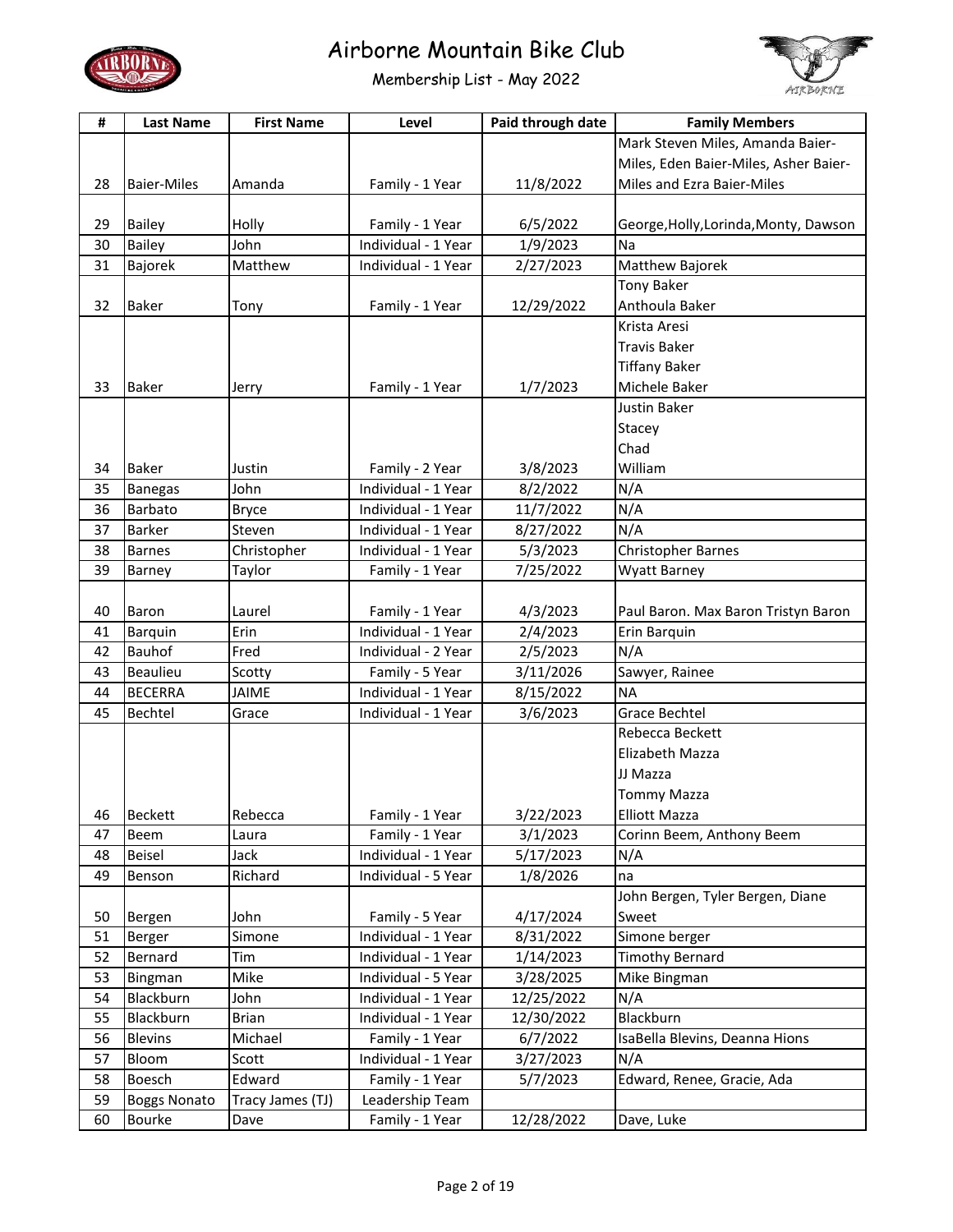



| #  | <b>Last Name</b>      | <b>First Name</b> | Level               | Paid through date | <b>Family Members</b>                   |
|----|-----------------------|-------------------|---------------------|-------------------|-----------------------------------------|
| 61 | Boyd                  | Valerie           | Family - 1 Year     | 6/2/2023          | Valerie Boyd, Jeff Boyd                 |
| 62 | Boyland               | Natalie           | Individual - 1 Year | 12/30/2022        | N/A                                     |
| 63 | <b>Bradfield</b>      | Boyd              | Lifetime            |                   |                                         |
| 64 | <b>Brazil</b>         | Timothy           | Individual - 1 Year | 1/15/2023         | Na                                      |
|    |                       |                   |                     |                   | <b>Charles Braznell</b>                 |
|    |                       |                   |                     |                   | Gina Braznell                           |
|    |                       |                   |                     |                   | Charles (Weilly) Braznell               |
| 65 | BRAZNELL              | Charles           | Family - 1 Year     | 6/13/2022         | WesleyRae Braznell                      |
| 66 | <b>Brewer</b>         | Jacob             | Individual - 1 Year | 9/10/2022         | Jacob Brewer                            |
| 67 | <b>Brolmann</b>       | Luke              | Individual - 5 Year | 5/25/2026         | N/A                                     |
| 68 | <b>Brooks</b>         | Scott             | Family - 5 Year     | 1/19/2026         | <b>Scott Brooks</b>                     |
| 69 | <b>Brower</b>         | James             | Individual - 5 Year | 7/3/2025          | N/A                                     |
| 70 | Brown                 | Kenia             | Individual - 1 Year | 12/19/2022        | Kenia Brown                             |
| 71 | <b>Bryer</b>          | John              | Individual - 1 Year | 1/2/2023          | N/a                                     |
| 72 | Brysman               | Corey             | Family - 1 Year     | 3/2/2023          | Corey Brysman, Terrin Brysman           |
|    |                       |                   |                     |                   | Lilliana Bukata, Amanda Bukata, Phillip |
| 73 | <b>Bukata</b>         | Glenn             | Family - 2 Year     | 1/17/2023         | Ordono                                  |
| 74 | <b>Burton</b>         | Bill              | Family - 1 Year     | 1/29/2023         | Brooke Harris, Jesse McMinn             |
|    |                       |                   |                     |                   |                                         |
| 75 | Cabral Andrade Daniel |                   | Individual - 1 Year | 2/23/2023         | N/a                                     |
|    |                       |                   |                     |                   | michele cacella                         |
|    |                       |                   |                     |                   | <b>Frank Cacella</b>                    |
| 76 | CACELLA               | <b>MICHELE</b>    | Family - 1 Year     | 10/21/2022        | Cameron Corn                            |
|    |                       |                   |                     |                   | Bernardo                                |
|    |                       |                   |                     |                   | Erick                                   |
| 77 | Camargo               | Ricardo           | Family - 1 Year     | 4/16/2023         | Cleber                                  |
| 78 | Campagna              | Anthony           | Individual - 1 Year | 1/9/2023          | N/A                                     |
| 79 | campos                | Alex              | Individual - 1 Year | 10/25/2022        | Henrique                                |
| 80 | Canonica              | Michael           | Family - 1 Year     | 12/12/2022        | Individual                              |
|    |                       |                   |                     |                   | Laura Kope                              |
| 81 | Capelo                | Paulo             | Family - 1 Year     | 11/29/2022        | <b>Thomas Capelo</b>                    |
| 82 | Capicotti             | Chase             | Individual - 1 Year | 1/9/2024          | n/a                                     |
| 83 | Carbaugh              | Tim               | Leadership Team     |                   | Na                                      |
| 84 | Carlson               | Jason             | Individual - 1 Year | 8/25/2022         | Jason Carlson                           |
| 85 | Caroll                | Gerry             | Business - 1 Year   | 5/27/2023         | Gerry Carroll                           |
|    |                       |                   |                     |                   | Joseph Caron, Christine Caron, Joey     |
| 86 | Caron                 | Joe               |                     |                   | Caron.                                  |
| 87 | Carroll               |                   | Individual - 2 Year | 2/17/2023         | N/A                                     |
| 88 | Carroll               | Bevin             | Individual - 1 Year | 4/17/2023         | N/A                                     |
| 89 | Carson                | Robert            | Individual - 1 Year | 6/10/2022         | <b>Robert Carson</b>                    |
| 90 | Cartagena             | Ernie             | Individual - 1 Year | 4/25/2023         | N/A                                     |
| 91 | Casey                 | Kieran            | Family - 2 Year     | 4/2/2023          |                                         |
|    |                       |                   |                     |                   | Sonia                                   |
|    |                       |                   |                     |                   | Marley                                  |
|    |                       |                   |                     |                   | Jacob                                   |
|    |                       |                   |                     |                   | Joseph                                  |
| 92 | Casson                | Kelly             | Family - 1 Year     | 2/4/2023          | Willow                                  |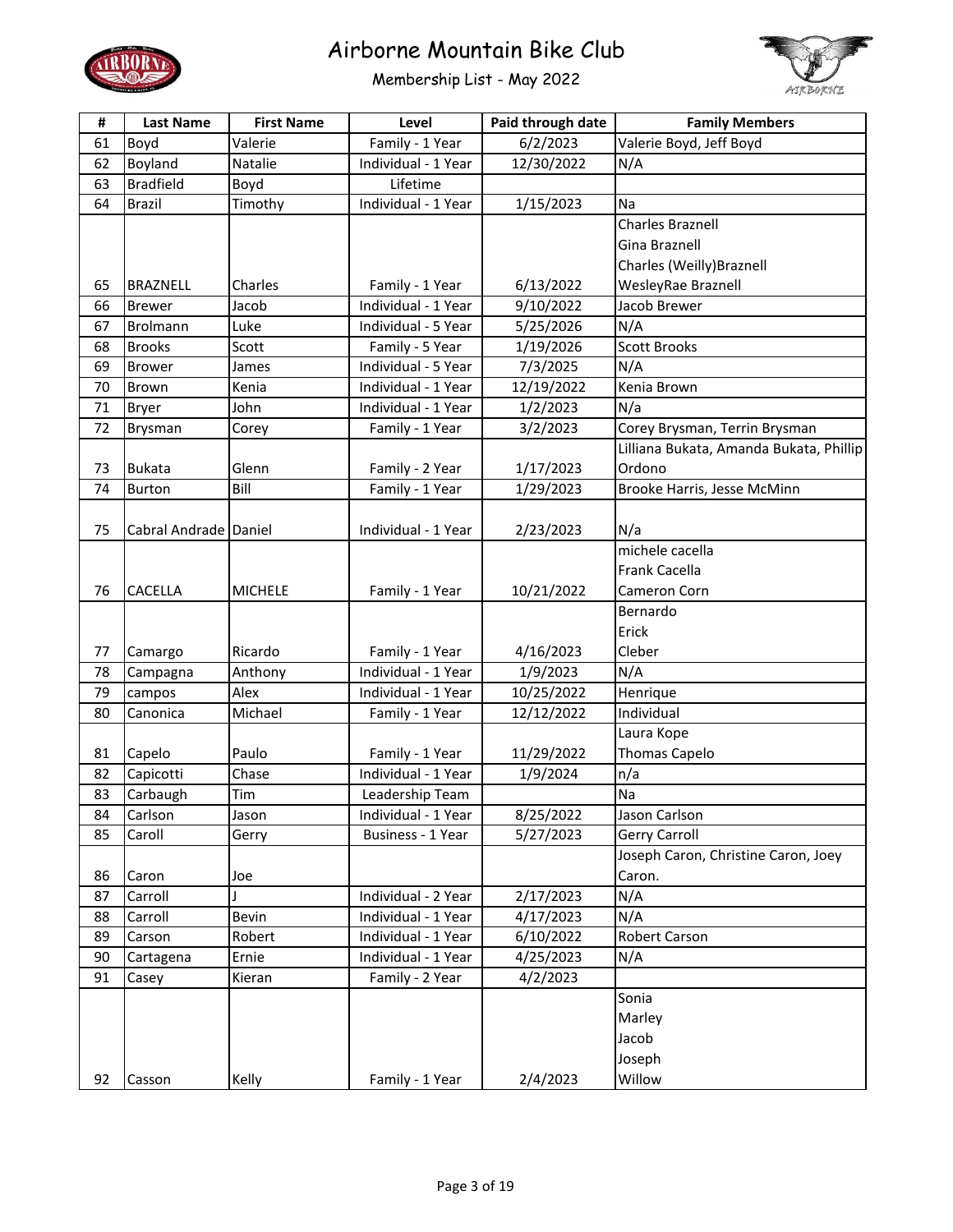



| #   | <b>Last Name</b> | <b>First Name</b> | Level               | Paid through date     | <b>Family Members</b>                 |
|-----|------------------|-------------------|---------------------|-----------------------|---------------------------------------|
|     |                  |                   |                     |                       | Kim Castro                            |
|     |                  |                   |                     |                       | Paul Castro                           |
|     |                  |                   |                     |                       | Caleb Castro                          |
| 93  | Castro           | Kim & Paul        | Family - 1 Year     | 6/6/2022              | Casey Castro                          |
| 94  | Castro           | Cesar             | Individual - 1 Year | 2/16/2023             | N/A                                   |
| 95  | Catalfumo        | Juliana           | Leadership Team     |                       | N?A                                   |
|     |                  |                   |                     |                       | Laura Cessna, Paul Cessna, Blake      |
| 96  | Cessna           | Laura             | Family - 1 Year     | 3/30/2023             | Cessna                                |
| 97  | Champion         | Andrea            | Individual - 1 Year | 3/3/2023              | Andrea Champion                       |
| 98  | Chandler         | Jeffrey           | Family - 2 Year     | 1/2/2024              | <b>Desiree Needle</b>                 |
|     |                  |                   |                     |                       | <b>Delio Cifuentes</b>                |
|     |                  |                   |                     |                       | Paola Andrea Castaneda                |
|     |                  |                   |                     |                       | Juan Heredia                          |
| 99  | <b>CIFUENTES</b> | DELIO             | Family - 1 Year     | 7/5/2022              | Jeremy Cifuentes                      |
| 100 | Cintron          | Ivan              | Individual - 1 Year | 1/22/2023             | Ivan Cintron                          |
|     |                  |                   |                     |                       | Patricia Cisneros, Kevin Cisneros,    |
| 101 | Cisneros         | Javier            | Family - 1 Year     | 4/11/2023             | Veronica Cisneros                     |
| 102 | Clinton          | Chris             | Business - 1 Year   | 7/17/2022             | Chris clinton                         |
| 103 | Clinton          | Glenn             | Individual - 5 Year | 8/31/2026             | N/A                                   |
|     |                  |                   |                     |                       | Vincent Cloe                          |
|     |                  |                   |                     |                       | Carissa quesada                       |
|     |                  |                   |                     |                       | Vincent j Cloe                        |
|     |                  |                   |                     |                       | Kiera cloe                            |
| 104 | Cloe             | Vincent           | Family - 1 Year     | 8/4/2022              | N/a                                   |
| 105 | Cohen            | Larry             | Individual - 1 Year | 2/28/2023             | Larry                                 |
| 106 | Coker            | Frank             | Individual - 1 Year | 7/17/2022             | <b>Frank Coker</b>                    |
|     |                  |                   |                     |                       | Nicholas Cole                         |
|     |                  |                   |                     |                       | Sarah Cole                            |
|     |                  |                   |                     |                       | Olivia Cole                           |
| 107 | Cole             | Nicholas          | Family - 1 Year     | 11/7/2022             | John Paul Cole                        |
| 108 | Coleman          | Bobby             | Family - 5 Year     | 5/27/2025             | <b>Bobby Coleman</b>                  |
| 109 | Coleman          | Danny             | Individual - 5 Year | 4/19/2026             | Danny Coleman                         |
| 110 | Colon            | Charlie           |                     |                       | Charlie colon nayshka rojas           |
| 111 | <b>Colson</b>    | David             | Individual - 5 Year | $\frac{1}{3/12/2024}$ | N/A                                   |
| 112 | Conlon           | Joseph            | Leadership Team     |                       | N/A                                   |
| 113 | Cook             | Christian         | Individual - 1 Year | 4/17/2023             | N/A                                   |
| 114 | Coolbaugh        | Jimmy             | Individual - 1 Year | 8/20/2022             | Jimmy Coolbaugh                       |
| 115 | Cooper           | Michael           | Individual - 1 Year | 1/9/2023              | Michael Cooper                        |
| 116 | Cordeiro         | Jim               | Family - 1 Year     | 12/22/2022            | Kristi Cordeiro                       |
| 117 | Cosser           | Fred              | Family - 5 Year     | 9/24/2022             |                                       |
|     |                  |                   |                     |                       | Michael, Jenn, Kaleb and Karsten      |
| 118 | Costain          | Michael           | Family - 2 Year     | 6/13/2022             | Costain                               |
| 119 | Costello         | John              | Individual - 1 Year | 1/6/2023              |                                       |
| 120 | Costello         | Michael           | Individual - 1 Year | 3/30/2023             | n/a                                   |
| 121 | Craven           | Gerald            | Family - 1 Year     | 4/6/2023              | Gerald Craven Erin Clinton            |
| 122 | Cristaldi        | Anthony           | Individual - 1 Year | 8/29/2022             | <b>NA</b>                             |
|     |                  |                   |                     |                       |                                       |
| 123 | Culbreath        | Garland           | Family - 1 Year     | 3/15/2023             | Garland, Alice, Joe and Wes Culbreath |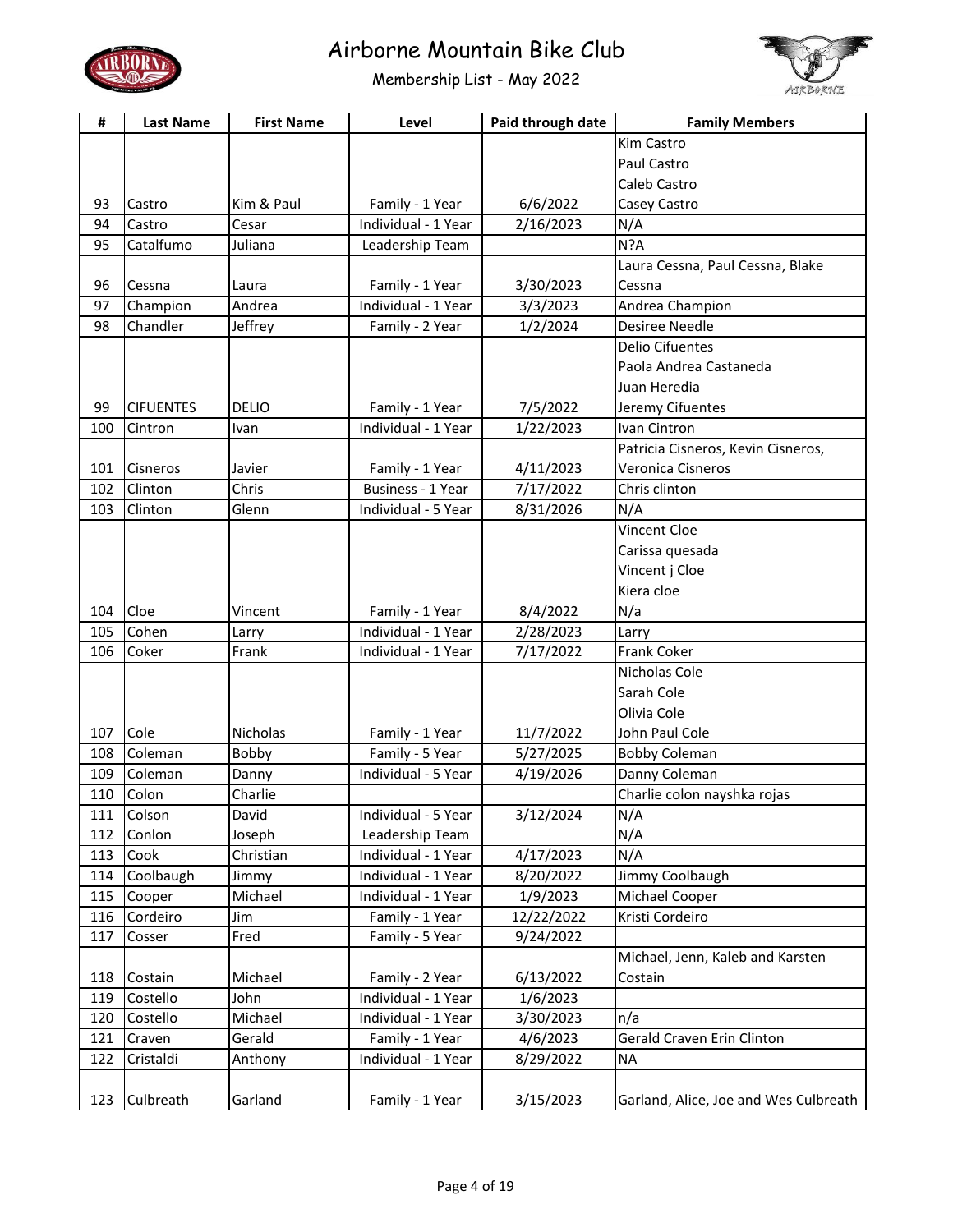



| #   | <b>Last Name</b> | <b>First Name</b> | Level               | Paid through date | <b>Family Members</b>                  |
|-----|------------------|-------------------|---------------------|-------------------|----------------------------------------|
|     |                  |                   |                     |                   | Marshall Cunningham                    |
|     |                  |                   |                     |                   | Conner Rodick                          |
|     |                  |                   |                     |                   | Mackenzie Cunningham                   |
| 124 | Cunningham       | Marshall          | Family - 1 Year     | 2/2/2023          | <b>Richard Waldon</b>                  |
| 125 | Curbelo          | Darian            | Individual - 1 Year | 12/9/2022         | N/A                                    |
| 126 | Curby            | Jake              | Family - 1 Year     | 12/26/2022        | N/A                                    |
| 127 | Currier          | Shannan           | Individual - 1 Year | 11/8/2022         | <b>NA</b>                              |
| 128 | Cutaia           | Dawn              | Individual - 1 Year | 12/14/2022        | n/a                                    |
| 129 | Cyr              | Rachel            | Family - 1 Year     | 8/29/2022         | Duane Cyr                              |
| 130 | cyr              | thomas            | Individual - 5 Year | 1/25/2023         |                                        |
| 131 | Dahan            | Michel            | Individual - 1 Year | 2/8/2023          | Mike Dahan                             |
|     |                  |                   |                     |                   | Dylan Daley                            |
|     |                  |                   |                     |                   | <b>Stefan Daley</b>                    |
| 132 | Daley            | Jesse             | Family - 1 Year     | 12/11/2022        | Natalya Daley                          |
|     |                  |                   |                     |                   |                                        |
| 133 | Darvill Shelley  | tara              | Individual - 1 Year | 10/2/2022         | Tara Darvill Shelley and Scott Shelley |
| 134 | Davis            | Chancey           | Family - 1 Year     | 9/5/2022          | Kittie Valentine                       |
| 135 | Davis            | <b>Blake</b>      | Individual - 1 Year | 12/14/2024        |                                        |
| 136 | Dawson           | Scott             | Leadership Team     |                   |                                        |
| 137 | Dayus            | Wayne             | Family - 1 Year     | 12/26/2022        | Wayne Dayus, Vanessa Dayus             |
|     |                  |                   |                     |                   | <b>William Tolle</b>                   |
|     |                  |                   |                     |                   | Vanessa De La Paz                      |
| 138 | De La Paz        | Vanessa           | Family - 1 Year     | 8/22/2022         | Christopher De La Paz                  |
| 139 | De La Rosa       | Yunelvys          | Individual - 1 Year | 12/18/2022        | Yunelvys De La Rosa                    |
| 140 | de Laski         | Samantha          | Family - 1 Year     | 2/27/2025         | <b>Family Memberships</b>              |
| 141 | DeGeorges        | Anthony           | Individual - 1 Year | 10/29/2023        | Anthony N DeGeorges                    |
|     |                  |                   |                     |                   | Michael Delacruz                       |
| 142 | Delacruz         | Michael           | Family - 2 Year     | 1/18/2023         | Sheeva Vaziri                          |
|     |                  |                   |                     |                   |                                        |
|     |                  |                   |                     |                   | Chris Deutschmann, April Palmer,       |
|     |                  |                   |                     |                   | Clayton Deutschmann, Tyler             |
| 143 | Deutschmann      | Chris             | Family - 1 Year     | 6/14/2022         | Deutschmann, Ashley Deutschmann        |
| 144 | DeVaney          | Brian             | Family - 5 Year     | 8/4/2026          | Carey, Michael, Elizabeth              |
| 145 | Dibenedetto      | <b>Nick</b>       | Lifetime            |                   | N/a                                    |
|     |                  |                   |                     |                   |                                        |
| 146 | <b>Dicks</b>     | Darin             | Family - 1 Year     | 11/14/2022        | Darin Dicks, Alex Dicks, Kali Owens    |
| 147 | Dieffenbach      | Tammy             | Lifetime            |                   | Matthew, Luke, Rachel, Harbor          |
| 148 | Diekman          | Mark              | Individual - 2 Year | 10/3/2022         | Mark Diekman                           |
|     |                  |                   |                     |                   | Matthew Dietrich                       |
|     |                  |                   |                     |                   | Emily                                  |
|     |                  |                   |                     |                   | Ann                                    |
| 149 | Dietrich         | Kevin             | Family - 5 Year     | 12/1/2025         | Thomas                                 |
| 150 | Dishaw           | Richard           | Individual - 1 Year | 2/6/2023          | N/A                                    |
| 151 | Diskin           | Peter             | Individual - 1 Year | 7/22/2022         | Peter Diskin                           |
|     |                  |                   |                     |                   |                                        |
| 152 | Dixon            | Randy             | Family - 1 Year     | 2/23/2023         | Randy Dixon, Jacqueline, Avery, Caleb  |
| 153 | Dodds            | Stephen           | Individual - 1 Year | 7/6/2022          | <b>NA</b>                              |
| 154 | Dols             | Robert            | Individual - 1 Year | 1/6/2023          | N/A                                    |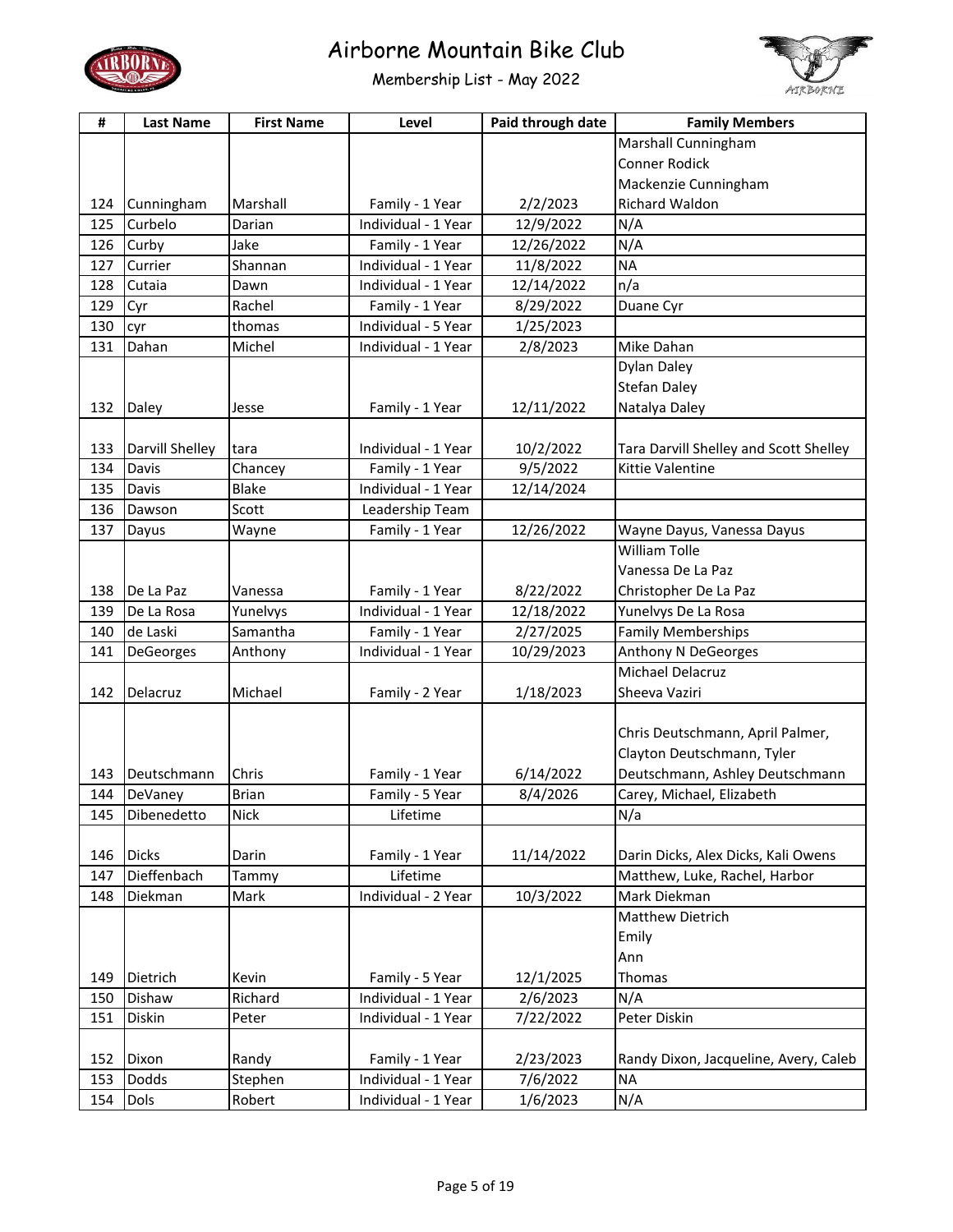



| #   | <b>Last Name</b> | <b>First Name</b> | Level               | Paid through date | <b>Family Members</b>                |
|-----|------------------|-------------------|---------------------|-------------------|--------------------------------------|
|     |                  | Jeremy &          |                     |                   |                                      |
| 155 | Doner            | Shannon           | Leadership Team     |                   |                                      |
| 156 | Dressel          | Bill              | Leadership Team     |                   |                                      |
| 157 | Dsouza           | Neil              |                     |                   | Alexandra Bautista                   |
|     |                  |                   |                     |                   | Jason DuBose                         |
|     |                  |                   |                     |                   | Christina McCree                     |
| 158 | <b>DuBose</b>    | Jason             | Family - 1 Year     | 12/30/2022        | <b>Scarlet DuBose</b>                |
| 159 | Duncan           | Jessica           | Individual - 1 Year | 7/25/2022         | Jessica Duncan                       |
|     |                  |                   |                     |                   | Alec Duncan                          |
| 160 | Duncan           | Alec              | Family - 1 Year     | 1/7/2023          | Aggie Polak                          |
| 161 | dunn             | joseph            | Individual - 1 Year | 8/25/2022         | Joseph Dunn                          |
| 162 | <b>Duschek</b>   | Doug              | Individual - 5 Year | 6/4/2026          | Doug Duschek                         |
|     |                  |                   |                     |                   | Sanna Easterday, Ty Easterday, Leah  |
|     |                  |                   |                     |                   | Easterday, Cale Easterday, Luke      |
| 163 | Easterday        | Chad              | Family - 1 Year     | 4/30/2023         | Easterday                            |
| 164 | Eder             | Ken               | Individual - 1 Year | 5/20/2023         | Ken Eder                             |
|     |                  |                   |                     |                   | Debi Edmondson                       |
|     |                  |                   |                     |                   | Chris Edmondson                      |
| 165 | Edmondson        | Debi              | Family - 1 Year     | 9/2/2022          | Michael Edmondson                    |
| 166 | Ehrich           | Graham            | Individual - 1 Year | 4/7/2023          | <b>Graham Ehrich</b>                 |
| 167 | Ellenberger      | Thomas            | Individual - 1 Year | 6/7/2022          | Thomas Ellenberger                   |
| 168 | <b>Endriss</b>   | Jeff              | Family - 5 Year     | 10/5/2024         | Jeff Endriss, Caren Endriss          |
| 169 | english          | chris             | Individual - 1 Year | 2/20/2023         | n/a                                  |
| 170 | Enterline        | Eric              | Individual - 1 Year | 3/26/2023         | <b>Eric Enterline</b>                |
|     |                  |                   |                     |                   | Amber Epperson                       |
|     |                  |                   |                     |                   | Oliver Epperson                      |
|     |                  |                   |                     |                   | Calvin Epperson                      |
|     |                  |                   |                     |                   | Gordon Epperson                      |
| 171 | Epperson         | Jason             | Family - 1 Year     | 6/6/2022          | <b>Eleanor Epperson</b>              |
| 172 | Erhardt          | Sara              | Family - 1 Year     | 10/21/2022        | Gage Erhardt, Kevin Erhardt          |
| 173 | Falconer         | Katie             | Leadership Team     |                   | N/A                                  |
| 174 | Ferris           | Shawn             | Family - 2 Year     | 7/25/2023         | <b>Brittney Ferris</b>               |
| 175 | Ferry            | Steven            | Lifetime            |                   | N/A                                  |
|     |                  |                   |                     |                   | Mindi Fetterman                      |
|     |                  |                   |                     |                   | Noah Fetterman                       |
| 176 | Fetterman        | Adam              | Business - 1 Year   | 5/11/2050         | Evan Fetterman                       |
| 177 | Feyk             | Perry             | Family - 2 Year     | 6/16/2022         | feykPerry Feyk Lynne                 |
| 178 | Fink             | David             | Individual - 1 Year | 1/26/2023         | N/A                                  |
| 179 | Fischer          | Tyler             | Individual - 1 Year | 7/26/2022         | N/a                                  |
|     |                  |                   |                     |                   | Lauren Flores, Sunny Flores, Charles |
| 180 | Flores           | Charles           | Family - 2 Year     | 6/13/2022         | Flores                               |
|     |                  |                   |                     |                   | Sophia Flores                        |
| 181 | <b>Flores</b>    | Jesus             | Family - 1 Year     | 4/12/2024         | Nicholas Presutti                    |
|     |                  |                   |                     |                   | Van Flynn, Connor Flynn, Charles     |
| 182 | Flynn            | Charles           | Family - 5 Year     | 6/3/2026          | Flynn                                |
|     |                  |                   |                     |                   | Jon Formelio                         |
| 183 | formelio         | jonathan          | Family - 1 Year     | 9/7/2022          | Sara Formelio                        |
| 184 | Forrest          | Nathan            | Individual - 1 Year | 8/2/2022          | N/a                                  |
| 185 | Foster           | Jarrod            | Individual - 1 Year | 5/14/2023         | Jarrod Foster                        |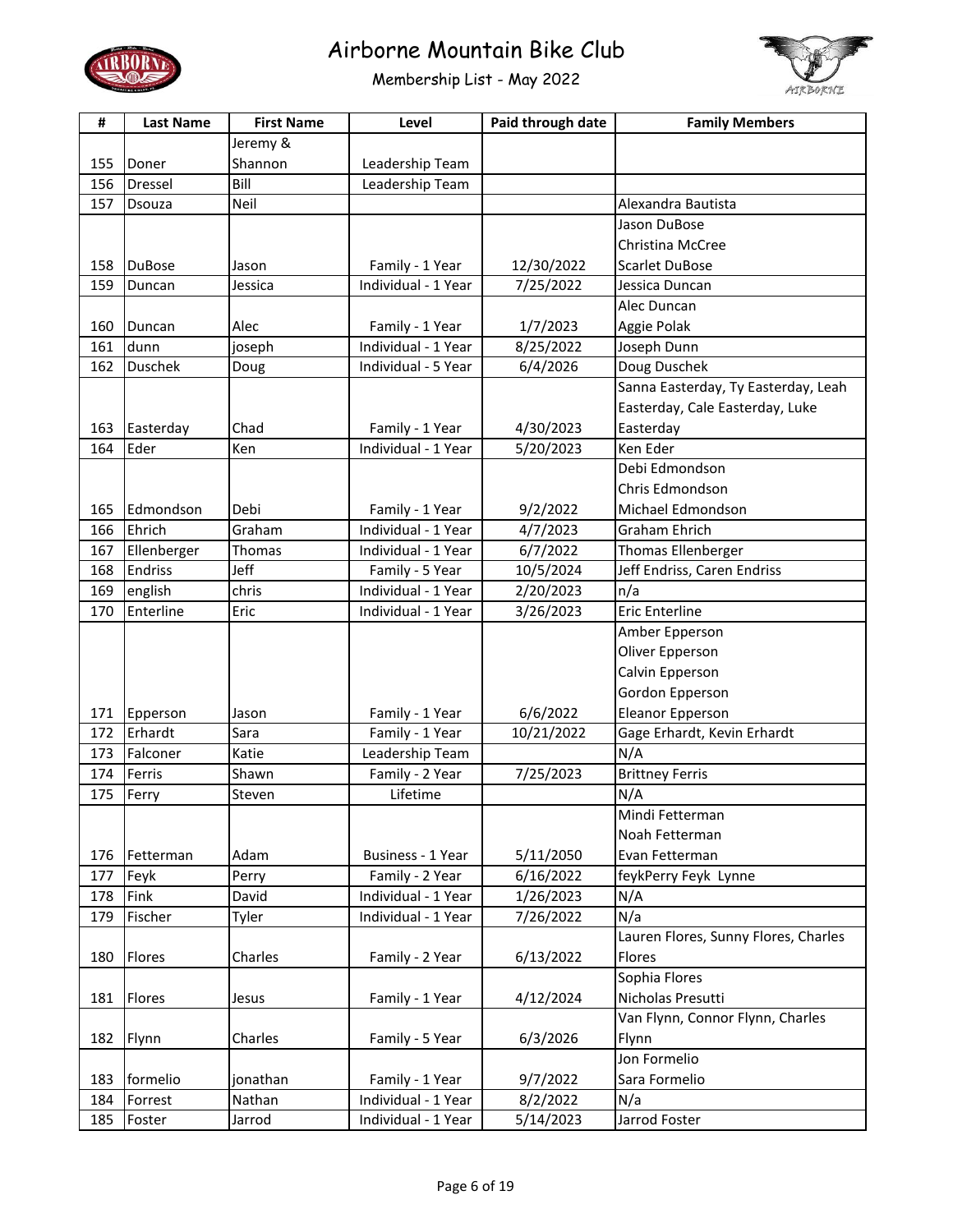



| #   | <b>Last Name</b> | <b>First Name</b> | Level               | Paid through date | <b>Family Members</b>              |
|-----|------------------|-------------------|---------------------|-------------------|------------------------------------|
|     |                  |                   |                     |                   | Joe French                         |
| 186 | French           | Joe               | Family - 1 Year     | 1/17/2023         | Bet Jolly                          |
|     |                  |                   |                     |                   | Patti Fuchs                        |
| 187 | <b>Fuchs</b>     | Patti             | Family - 1 Year     | 12/4/2022         | <b>Holden Fuchs</b>                |
| 188 | <b>GALAC</b>     | <b>ETHAN</b>      | Individual - 1 Year | 9/17/2022         | N/A                                |
| 189 | Gallant          | Ken               | Individual - 1 Year | 2/10/2023         | N/A                                |
| 190 | Gallant          | Kevin             | Lifetime            |                   |                                    |
| 191 | Gallegos         | Gaberal           | Individual - 1 Year | 4/18/2023         | N/a                                |
| 192 | Gamez            | Max               | Individual - 1 Year | 3/24/2023         | Cindy Gamez                        |
| 193 | Garcia           | Martin            | Individual - 5 Year | 11/3/2024         | N/a                                |
|     |                  |                   |                     |                   | <b>Bonnie Garrett</b>              |
| 194 | Garrett          | Bonnie            | Family - 1 Year     | 1/13/2023         | <b>Steve Garrett</b>               |
| 195 | Garrity          | Jennifer          | Family - 1 Year     | 5/30/2023         | Joseph Garrity                     |
| 196 | Gavinski         | David             | Individual - 1 Year | 12/30/2022        | N/A                                |
| 197 | Gehron           | Michael           | Individual - 1 Year | 8/29/2022         | N/A                                |
| 198 | George           | Kai               | Individual - 1 Year | 1/6/2023          | N/A                                |
| 199 | Gerson           | Eric              | Individual - 1 Year | 2/20/2023         | N/A                                |
| 200 | Glaab            | Lance             | Individual - 1 Year | 4/20/2023         | Lance Glaab                        |
|     |                  |                   |                     |                   | Bobby L. Glass Jr.                 |
|     |                  |                   |                     |                   | Bobby L. Glass III                 |
|     |                  |                   |                     |                   | <b>Maria Yanes Glass</b>           |
| 201 | Glass            | Bobby             | Family - 1 Year     | 2/3/2023          | Jessica Padron Glass               |
| 202 | Glenn            | Ezzard            | Family - 1 Year     | 11/14/2022        | Debbie Williams                    |
| 203 | Glennon          | Denis             | Individual - 1 Year | 3/31/2023         | Denis Glennon                      |
|     |                  |                   |                     |                   | Theresa Goldstein                  |
| 204 | Goldstein        | Steve             | Family - 2 Year     | 4/26/2023         | <b>Brandon Goldstein</b>           |
| 205 | Gonzalez         | Daniel            | Individual - 1 Year | 5/9/2023          | N/A                                |
| 206 | Gonzalez         | Larry             | Individual - 1 Year | 5/23/2023         | N/A                                |
|     |                  |                   |                     |                   | Xiomara Gil                        |
|     |                  |                   |                     |                   | Jose Gil                           |
|     |                  |                   |                     |                   | Jomar Gil                          |
|     |                  |                   |                     |                   | Joxi Gil                           |
|     |                  |                   |                     |                   | Zoey Gil                           |
| 207 | Gonzalez-Gil     | Xiomara           | Family - 5 Year     | 3/14/2026         | Christian Gil                      |
|     |                  |                   |                     |                   |                                    |
|     |                  |                   |                     |                   | Megan Gordon, Tom Duke, Tristan    |
| 208 | Gordon           | Megan             | Family - 1 Year     | 3/8/2023          | Gordon, Gavin Gordon, Scott Gordon |
| 209 | Gramling         | Glen              | Leadership Team     |                   | <b>Glen Gramling</b>               |
| 210 | Gray             | Kathryn           | Family - 1 Year     | 6/23/2022         | <b>Bill Dressel</b>                |
| 211 | Gray             | Chris             | Individual - 1 Year | 1/27/2025         | N/A                                |
| 212 | green            | chase             | Individual - 1 Year | 6/8/2022          | Chase Green                        |
|     |                  |                   |                     |                   | Mike Green                         |
|     |                  |                   |                     |                   | Lynn Green                         |
| 213 | Green            | Mike              | Family - 1 Year     | 4/24/2023         | Rylee Green                        |
| 214 | Green            | Nathan            | Family - 1 Year     | 4/25/2023         | Alexandria                         |
|     |                  |                   |                     |                   | Yolanda Vega Griffin               |
|     |                  |                   |                     |                   | Jason Williams                     |
| 215 | Griffin          | Fred              | Family - 1 Year     | 2/25/2023         | Dennis Heald                       |
| 216 | Griffin          | Jim               | Individual - 1 Year | 3/12/2023         | Na                                 |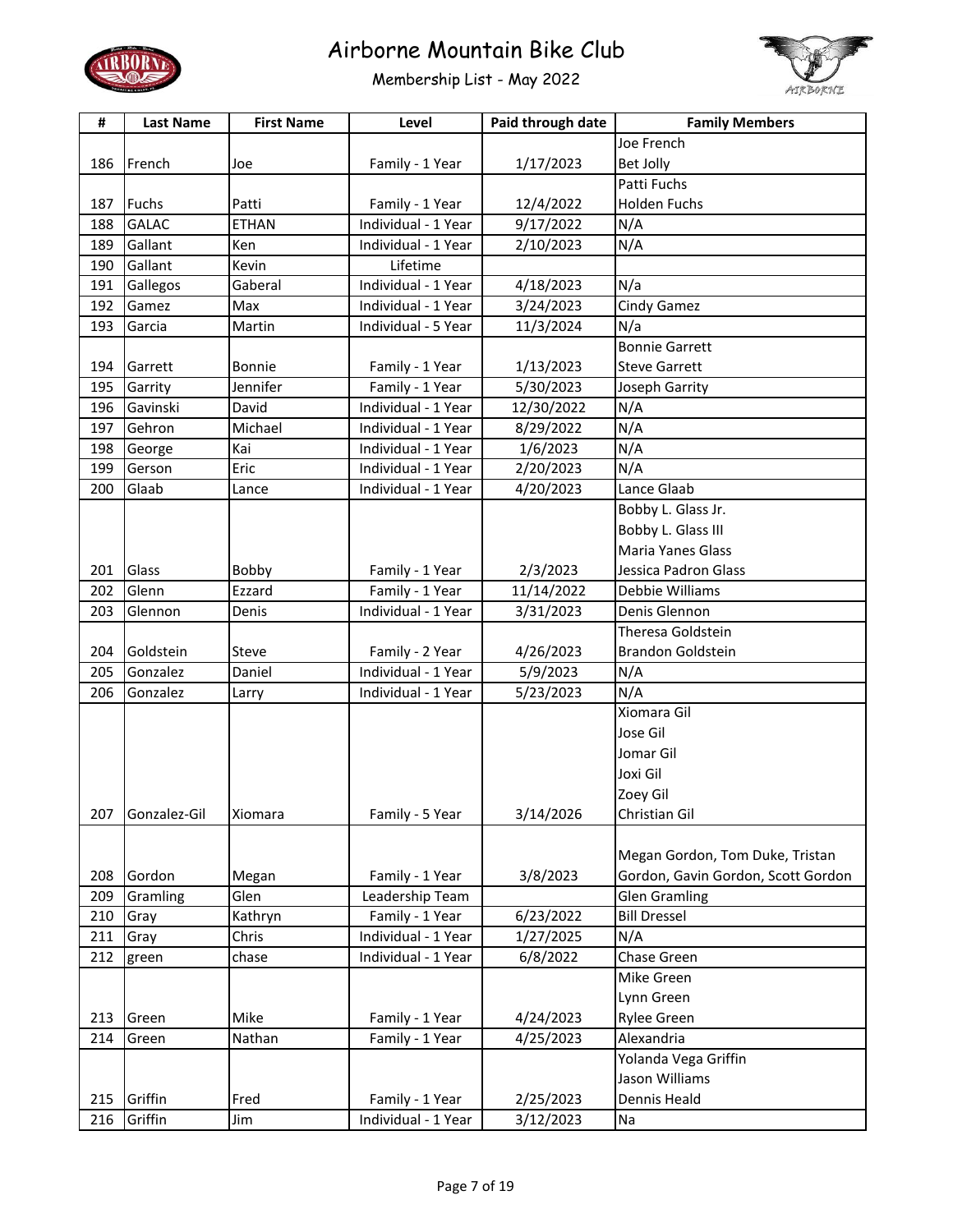



| #   | <b>Last Name</b> | <b>First Name</b> | Level               | Paid through date | <b>Family Members</b>       |
|-----|------------------|-------------------|---------------------|-------------------|-----------------------------|
| 217 | griglio          | andrew            | Individual - 1 Year | 9/21/2022         | Andrew Griglio              |
| 218 | Gronberg         | <b>Brian</b>      | Family - 1 Year     | 10/3/2022         | Charlie Michelle Gronberg   |
| 219 | Guzman           | Alexander         | Individual - 1 Year | 8/5/2022          | Alexander guzman            |
| 220 | hague            | Erin              | Individual - 1 Year | 6/13/2022         | N/A                         |
| 221 | Hall             | David             | Individual - 1 Year | 4/11/2023         | N/A                         |
|     |                  |                   |                     |                   | <b>Riely Hall</b>           |
| 222 | Hall             | Ric               | Family - 5 Year     | 7/1/2026          | Sean Hall                   |
| 223 | Hamlin           | Kristy            | Family - 1 Year     | 4/28/2023         | Ludwin Tenorio              |
|     |                  |                   |                     |                   | joe                         |
|     |                  |                   |                     |                   | leslie                      |
|     |                  |                   |                     |                   | ryan                        |
| 224 | hancock          | ioe               | Family - 5 Year     | 6/13/2025         | michael                     |
| 225 | Haney            | Janes             | Individual - 1 Year | 8/11/2022         | James Haney                 |
| 226 | Hanner           | Dennis            | Family - 1 Year     | 9/30/2022         | Liz Hanner                  |
| 227 | Happel           | John              | Individual - 5 Year | 4/7/2026          | N/A                         |
| 228 | Harbin           | Tristen           |                     |                   | N/A                         |
| 229 | hardwick         | fred              | Individual - 5 Year | 9/23/2023         | <b>Fred Hardwick</b>        |
| 230 | Hardy            | Nicholas          | Family - 1 Year     | 9/17/2022         | Louis Sabatino              |
| 231 | <b>HARNAGE</b>   | <b>STEVEN</b>     | Family - 1 Year     | 1/8/2023          | SHYANNE                     |
| 232 | Harris           | Hap               | Individual - 1 Year | 6/12/2022         | <b>Harold Harris</b>        |
|     |                  |                   |                     |                   | <b>Stephen Harris</b>       |
|     |                  |                   |                     |                   | Abigail Harris              |
|     |                  |                   |                     |                   | Jasmine Harris              |
|     |                  |                   |                     |                   | Zachary Harris              |
|     |                  |                   |                     |                   | <b>Ashley Harris</b>        |
| 233 | <b>Harris</b>    | Stephen           | Family - 1 Year     | 11/14/2022        | Gabrielle Harris            |
| 234 | Harrow           | Griffin           | Individual - 1 Year | 6/12/2022         | N/A                         |
|     |                  |                   |                     |                   | Jen Hataway                 |
| 235 | Hataway          | Steven            | Family - 1 Year     | 3/20/2023         | Lindsey Hataway             |
| 236 | Hebbler          | Paul              | Individual - 1 Year | 1/19/2023         | N/A                         |
|     |                  |                   |                     |                   |                             |
| 237 | Herchenroder     | Donald            | Individual - 1 Year | 12/20/2022        | N/a                         |
|     |                  |                   |                     |                   | Matthew Shallbetter,        |
|     |                  |                   |                     |                   | Billy Kaufman,              |
|     |                  |                   |                     |                   | Keegan Solon,               |
|     |                  |                   |                     |                   | Alex Reyes,                 |
|     |                  |                   |                     |                   | Isaac Guibert,              |
| 238 | Hernandez        | Glenndon          | Family - 5 Year     | 2/24/2027         | Devon Houston               |
| 239 | Hernandez        | Ariel             | Lifetime            |                   |                             |
|     |                  |                   |                     |                   | Dave Hewett Glenda Hewett   |
| 240 | Hewett           | Dave              | Family - 1 Year     | 8/19/2022         | Clay Hewett                 |
| 241 | <b>Hicks</b>     | Jennifer          | Individual - 1 Year | 9/14/2022         | William Hicks               |
| 242 | Hill             | Justin            | Individual - 5 Year | 7/8/2025          | N/a                         |
| 243 | Hodson           | Ashley            | Individual - 1 Year | 3/15/2023         | Ashley Hodson               |
|     |                  |                   |                     |                   | <b>Tim Mahoney</b>          |
| 244 | Hof              | Kristi            | Family - 1 Year     | 9/4/2022          | Kevin Hof-Mahoney           |
| 245 | Hogan            | Cody              | Individual - 1 Year | 7/14/2022         | N/a                         |
|     |                  |                   |                     |                   | Damara, Dan, Dayden, Dawson |
| 246 | Holtman          | Damara            | Family - 1 Year     | 6/10/2022         | Holtman                     |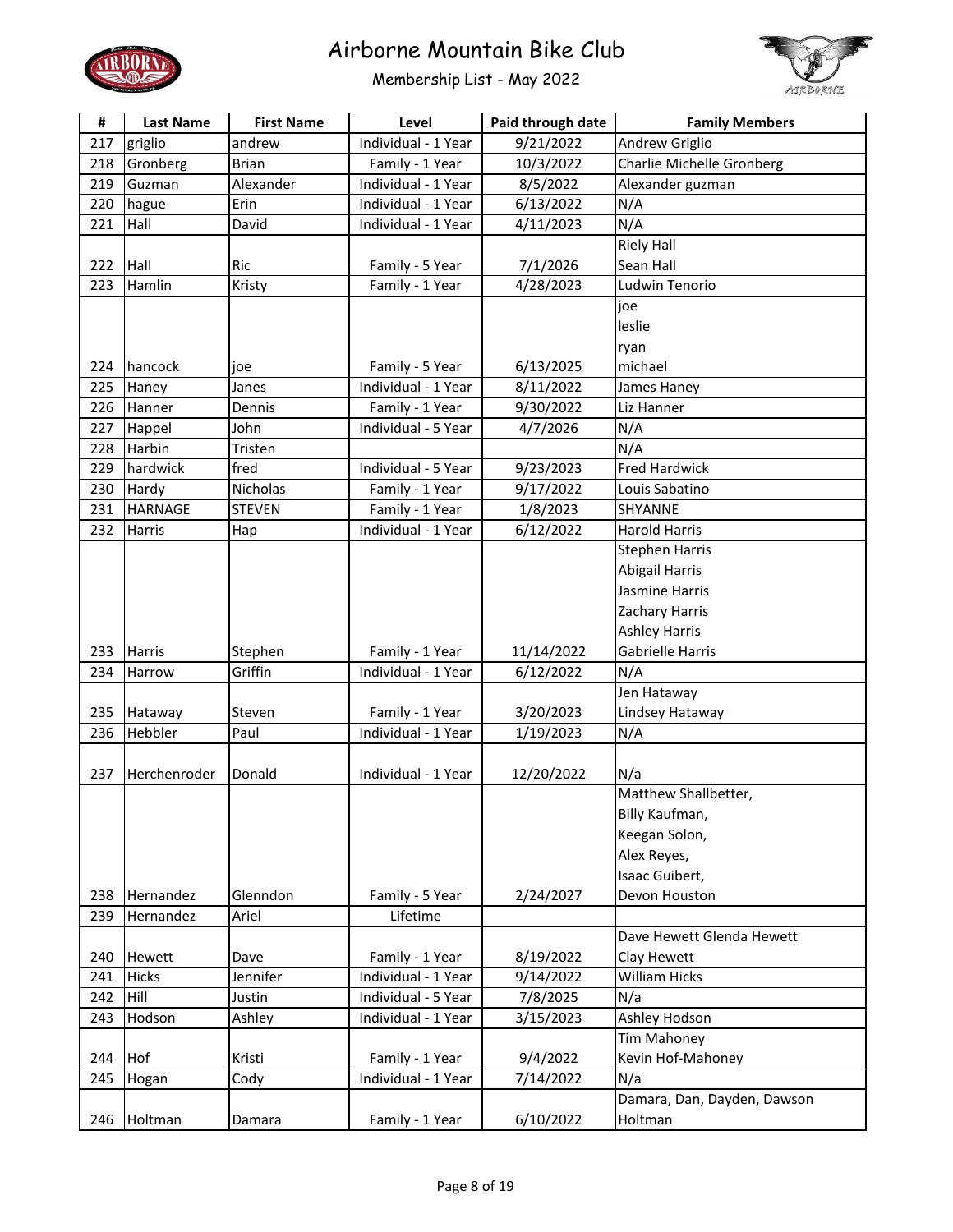



| #   | <b>Last Name</b> | <b>First Name</b> | Level               | Paid through date | <b>Family Members</b>              |
|-----|------------------|-------------------|---------------------|-------------------|------------------------------------|
| 247 | Hood             | Alan              | Family - 2 Year     | 4/4/2023          | Delinda Hood                       |
| 248 | Hopper           | Alan              | Individual - 1 Year | 5/28/2023         | Alan Hopper                        |
|     |                  |                   |                     |                   | <b>Timothy Horton</b>              |
|     |                  |                   |                     |                   | Sharon Horton                      |
| 249 | Horton           | Tim               | Family - 1 Year     | 7/24/2022         | <b>Scarlett Horton</b>             |
| 250 | Hubbard          | Courtney          | Individual - 2 Year | 1/11/2023         | Courtney Hubbard                   |
| 251 | Hughes           | Jared             | Individual - 1 Year | 2/18/2023         | N/A                                |
| 252 | Hutchinson       | Kirk              | Lifetime            |                   |                                    |
| 253 | <b>HYDE</b>      | <b>STACY</b>      | Family - 1 Year     | 5/16/2023         | <b>Channing Miller</b>             |
| 254 | Infante          | Luis              | Individual - 5 Year | 12/15/2024        | N/A                                |
| 255 | Infurna          | Julie             | Individual - 1 Year | 3/24/2023         | N/A                                |
| 256 | Jefferson        | Tom               | Family - 1 Year     | 7/23/2022         | Tom, Beth, Will & Henry            |
| 257 | Jenison          | Kevin             | Family - 1 Year     | 10/2/2022         | MaryAnn                            |
| 258 | Jenison          | Michael           | Family - 2 Year     | 3/4/2024          | Jessica                            |
| 259 | Jenness          | Kyle              | Individual - 1 Year | 3/15/2023         | N/a                                |
| 260 | Jensen           | Lawrence          | Individual - 1 Year | 4/25/2023         | N/A                                |
| 261 | Jewett           | Aaron             | Family - 1 Year     | 11/19/2022        | Aaron D Jewett, Aaron T Jewett     |
| 262 | Johnson          | Matt              | Individual - 1 Year | 12/31/2022        | N/A                                |
| 263 | Jones            | Michael           | Family - 1 Year     | 6/5/2022          | Maxwell Jones, Marlee Jones        |
|     |                  |                   |                     |                   | Jennifer Jones                     |
| 264 | Jones            | Tor               | Family - 1 Year     | 7/24/2022         | Ryan Nelson                        |
| 265 | Jones            | Todd              | Family - 1 Year     | 1/15/2023         | Rachel Jones                       |
|     |                  |                   |                     |                   | Michelle Jowdy                     |
|     |                  |                   |                     |                   | James Jowdy                        |
|     |                  |                   |                     |                   | Max Jowdy                          |
|     |                  |                   |                     |                   | Bella Jowdy                        |
| 266 | Jowdy            | Michelle          | Family - 1 Year     | 7/4/2022          | Sam Jowdy                          |
| 267 | Juarez           | Emigdio           | Family - 1 Year     | 1/4/2023          | Yuliana Juarez                     |
|     |                  |                   |                     |                   | Jimmy Karp                         |
|     |                  |                   |                     |                   | Joshua Karp                        |
|     |                  |                   |                     |                   | Meghan Wolfgram                    |
| 268 | Karp             | Jimmy             | Family - 2 Year     | 7/4/2022          | Amanda Crumbliss                   |
| 269 | Karvoski         | Devin             | Family - 1 Year     | 1/1/2023          | Devon karvoski, Gabby Karvoski     |
|     |                  |                   |                     |                   | Alex Kasparek                      |
| 270 | Kasparek         | Alex              | Family - 1 Year     | 6/1/2022          | Jack Zielinski                     |
|     |                  |                   |                     |                   |                                    |
| 271 | kean             | tyler             | Family - 1 Year     | 7/19/2022         | tyler kean, james kean, asa conant |
| 272 | Keehner          | Will              | Individual - 2 Year | 1/10/2023         | Will Keehner                       |
|     |                  |                   |                     |                   | Val Scott Keiper                   |
|     |                  |                   |                     |                   | Kerrie Keiper                      |
|     |                  |                   |                     |                   | Kyle Nicholson                     |
| 273 | Keiper           | Val               | Family - 2 Year     | 2/9/2023          | Rebecca Nicholson                  |
| 274 | Kelleher         | <b>Brian</b>      | Individual - 1 Year | 2/25/2023         | <b>Brian Kelleher</b>              |
| 275 | Keller           | Carol             |                     |                   | N/A                                |
| 276 | Kelly            | Rosemary          | Family - 1 Year     | 6/14/2022         | <b>Barry Glading</b>               |
| 277 | Kelso            | <b>Brian</b>      | Family - 1 Year     | 4/2/2023          | Melissa Kelso                      |
|     |                  |                   |                     |                   | Kelly Kennedy                      |
| 278 | Kennedy          | Kelly             | Family - 1 Year     | 10/25/2022        | Dale Serge                         |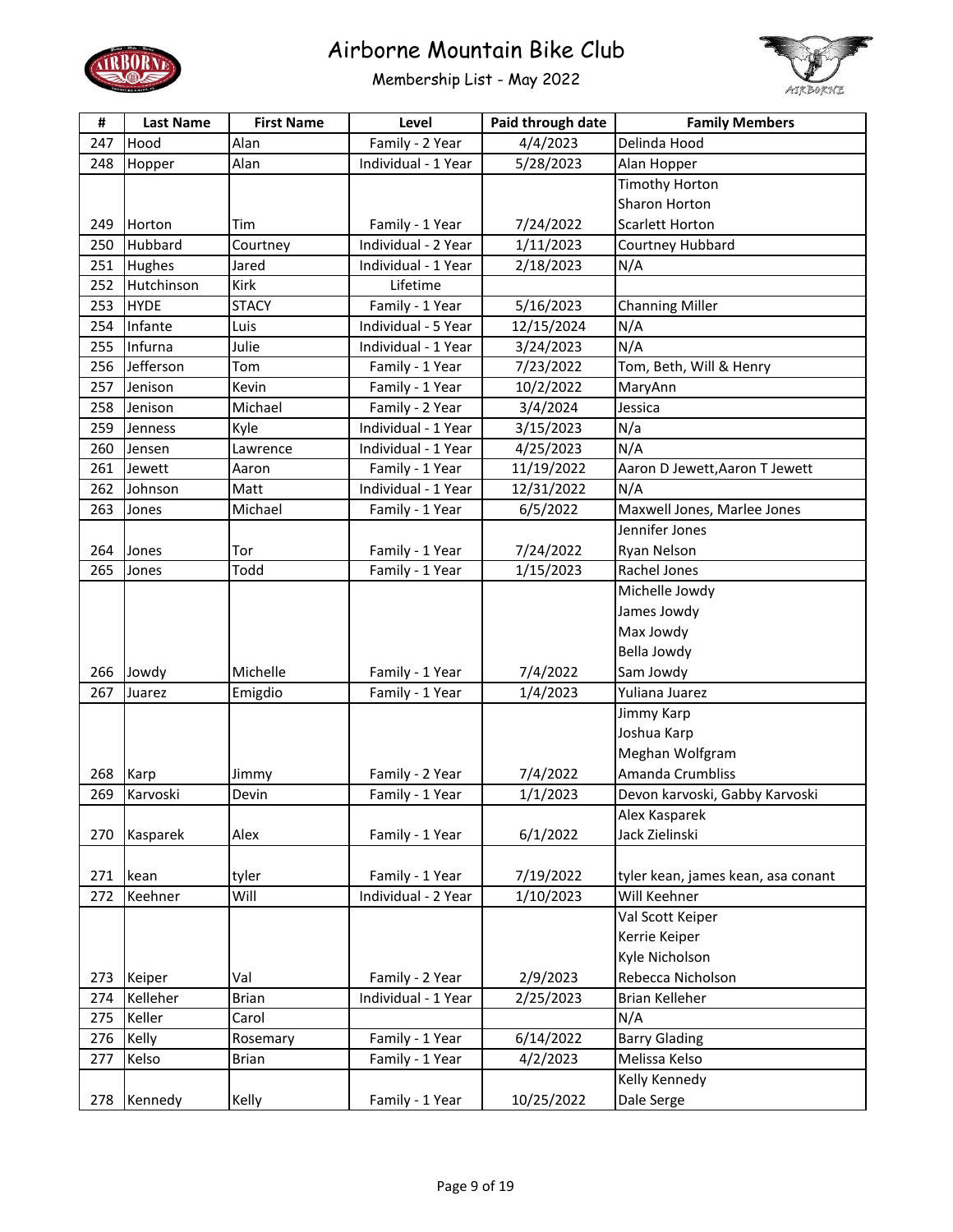



| #   | <b>Last Name</b> | <b>First Name</b> | Level               | Paid through date | <b>Family Members</b>              |
|-----|------------------|-------------------|---------------------|-------------------|------------------------------------|
|     |                  |                   |                     |                   | Matt Kimball, Lena Kimball, Ayla   |
| 279 | Kimball          | Matt              | Family - 1 Year     | 11/3/2022         | Kimball, Gates Kimball             |
| 280 | King             | Matthew           | Individual - 1 Year | 3/4/2023          | N/A                                |
| 281 | King             | Zachary           | Individual - 1 Year | 5/21/2023         | N/A                                |
| 282 | Kinne            | Kathryn           | Individual - 5 Year | 11/25/2025        |                                    |
| 283 | Kleemann         | Gail              | Individual - 1 Year | 6/13/2022         | Na                                 |
| 284 | Kleinsorge       | Frank             | Individual - 1 Year | 1/21/2023         | N/A                                |
|     |                  |                   |                     |                   |                                    |
| 285 | Koenig           | Robert            | Family - 5 Year     | 1/2/2026          | Robert Elisabeth Kierstin Annelise |
| 286 | Koesema          | Eric              | Family - 1 Year     | 12/28/2022        | Vilmarie, Riley, and Zoe Koesema   |
| 287 | Kohn             | Yaron             | Individual - 1 Year | 5/4/2023          | Yaron Kohn                         |
|     |                  |                   |                     |                   | Larry kosakowski                   |
| 288 | Kosakowski       | Lawrence          | Family - 5 Year     | 7/10/2023         | Kelly wonderlick                   |
| 289 | Kosinski         | James             | Individual - 1 Year | 1/21/2023         | N/A                                |
| 290 | Krupa            | Chase             | Family - 1 Year     | 1/25/2023         | Myles Krupa                        |
|     |                  |                   |                     |                   | Eric Kucera                        |
|     |                  |                   |                     |                   | Porter Kucera                      |
|     |                  |                   |                     |                   | Jodi Kucera                        |
| 291 | Kucera           | Eric              | Family - 1 Year     | 4/10/2023         | Rileigh Kucera                     |
| 292 | Kutyna           | Forrest           | Leadership Team     |                   |                                    |
| 293 | Kutyna           | Melibe            | Leadership Team     |                   |                                    |
| 294 | LaCorte          | Michael           | Individual - 1 Year | 12/7/2022         | N/A                                |
| 295 | Ladd             | <b>Brian</b>      | Individual - 2 Year | 9/30/2022         | <b>Brian ladd</b>                  |
| 296 | Lafferty         | zachary           | Individual - 1 Year | 5/6/2023          | N/A                                |
|     |                  |                   |                     |                   | Daniel Lajoie                      |
| 297 | Lajoie           | Daniel            | Family - 1 Year     | 12/21/2022        | Emma Griffith                      |
| 298 | Lamb             | Danny             | Individual - 1 Year | 6/13/2022         | Dana Lamb                          |
| 299 | Lamb             | John              | Individual - 5 Year | 12/6/2023         | N/A                                |
| 300 | Lange            | <b>Brian</b>      | Leadership Team     |                   | N/A                                |
| 301 | Lange            | <b>Brian</b>      | Leadership Team     |                   | N/A                                |
|     |                  |                   |                     |                   | Bobby Langley, paola Diaz, Oliver  |
| 302 | Langley          | Bobby             | Family - 1 Year     | 9/4/2022          | burse                              |
|     |                  |                   |                     |                   | Jess Layman                        |
| 303 | Layman           | Jess              | Family - 1 Year     | 11/25/2022        | <b>Brian Hayden</b>                |
| 304 | Le               | Da                | Individual - 1 Year | 11/6/2022         | Da Le                              |
|     |                  |                   |                     |                   | Stan LeMaster                      |
|     |                  |                   |                     |                   | <b>Bette LeMaster</b>              |
|     |                  |                   |                     |                   | Chrissy LeMaster                   |
|     |                  |                   |                     |                   | Justin Fountain                    |
|     |                  |                   |                     |                   | Robert Giordano                    |
|     |                  |                   |                     |                   | Michael Marshall                   |
|     |                  |                   |                     |                   | Alex Graham                        |
| 305 | LeMaster         | <b>Bette</b>      | Business - 1 Year   | 7/1/2022          | Justin Fountain                    |
| 306 | Lenhart          | <b>Brian</b>      | Individual - 1 Year | 11/1/2022         | N/A                                |
|     |                  |                   |                     |                   | Rosemarie Lewis                    |
|     |                  |                   |                     |                   | Ethan Lewis                        |
| 307 | Lewis            | Richard           | Family - 5 Year     | 1/11/2024         | Julius Jacob Lewis                 |
| 308 | Lieb             | Coleman           | Individual - 1 Year | 9/7/2022          | Coleman                            |
| 309 | Lieske           | Sean              | Individual - 1 Year | 4/4/2023          | N/A                                |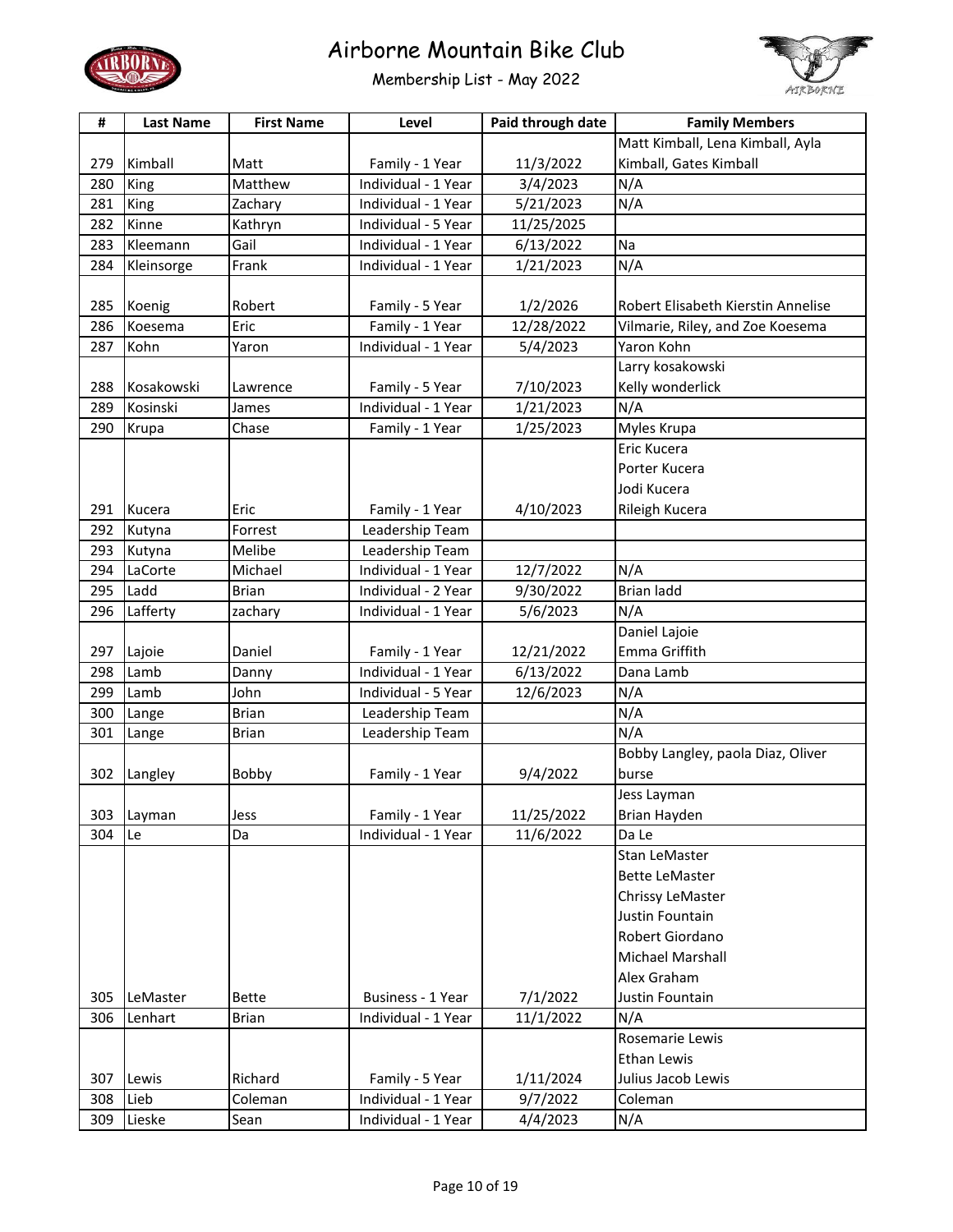



| #   | <b>Last Name</b> | <b>First Name</b> | Level               | Paid through date | <b>Family Members</b>                    |
|-----|------------------|-------------------|---------------------|-------------------|------------------------------------------|
|     |                  |                   |                     |                   | Diane M Liguori                          |
| 310 | Liguori          | William           | Family - 5 Year     | 7/15/2026         | William R Liguori                        |
|     |                  |                   |                     |                   | <b>Julie Liles</b>                       |
|     |                  |                   |                     |                   | <b>Brynn Liles</b>                       |
| 311 | Liles            | Bryan             | Family - 5 Year     | 9/23/2026         | <b>Brett Liles</b>                       |
|     |                  |                   |                     |                   | Chris Lindseth, James Lindseth, Nicole   |
| 312 | Lindseth         | Chris             | Family - 1 Year     | 7/24/2022         | Lindseth                                 |
|     |                  |                   |                     |                   | Mary Lintermann                          |
| 313 | Lintermann       | Christopher       | Family - 1 Year     | 1/31/2023         | Chris Lintermann                         |
| 314 | Little           | Bill              | Individual - 1 Year | 10/5/2022         | <b>Bill Little</b>                       |
| 315 | Little           | Stacy             | Family - 1 Year     | 6/1/2023          | David Little                             |
| 316 | Livingstone      | Paul              | Family - 1 Year     | 1/11/2023         | Gail Livingstone                         |
|     |                  |                   |                     |                   | Adam Locke                               |
|     |                  |                   |                     |                   | Julie Zahniser                           |
|     |                  |                   |                     |                   | Caroline Locke                           |
| 317 | Locke            | Adam              | Individual - 1 Year | 12/13/2022        | Kimberly Locke                           |
| 318 | Lodes            | <b>Bram</b>       | Individual - 1 Year | 8/13/2022         | N/A                                      |
| 319 | Long             | Jeff              | Individual - 1 Year | 8/23/2022         | N/A                                      |
| 320 | Long             | Joe               | Individual - 5 Year | 4/23/2025         | Joe Long                                 |
| 321 | Lopez            | Douglas A         | Individual - 2 Year | 9/18/2023         | N/a                                      |
| 322 | Lorraine         | Scott             | Lifetime            |                   |                                          |
| 323 | Loucel           | Roberto           | Individual - 1 Year | 3/19/2023         | N/A                                      |
| 324 | Loughmiller      | Gary              | Individual - 1 Year | 4/20/2023         | N/a                                      |
| 325 | Ludlum           | Bob               | Individual - 1 Year | 12/7/2022         | N/A                                      |
| 326 | Luppino          | Giuseppe          | Family - 5 Year     | 3/30/2025         | Individual                               |
| 327 | lynch            | dennis            | Individual - 1 Year | 11/28/2022        | Dennis Lynch                             |
| 328 | Lyons            | <b>Bridget</b>    | Individual - 1 Year | 2/13/2023         | <b>Bridget Lyons</b>                     |
| 329 | Lyons            | Kevin             | Individual - 5 Year | 4/17/2025         | Kevin Lyons                              |
| 330 | MacDonnell       | Tom               | Individual - 2 Year | 11/4/2022         | <b>Thomas MacDonnell</b>                 |
|     |                  |                   |                     |                   | Me, Brenda, John D, Amy, Heather,        |
|     |                  |                   |                     |                   | Evan, Ean, Juli, Chris, Joseph, Bethany, |
| 331 | MacMenamin       | John              | Leadership Team     |                   | Neal, Alexia,                            |
|     |                  |                   |                     |                   | <b>Ruth Lavache</b>                      |
| 332 | Magloire         | Stephan           | Family - 1 Year     | 6/15/2022         | Derby Pierre                             |
| 333 | Maki             | Jonathan          | Individual - 1 Year | 11/18/2022        | Jonathan Maki                            |
| 334 | Malecki          | Peter             | Individual - 1 Year | 4/14/2023         | N/a                                      |
| 335 | Malota           | Casey             | Individual - 5 Year | 4/17/2026         | Casey Malota                             |
|     |                  |                   |                     |                   | Erin Mangs, Johan Mangs and              |
| 336 | <b>Mangs</b>     | Erin              | Family - 1 Year     | 3/22/2023         | Meleena Mangs                            |
|     |                  |                   |                     |                   | Matthew Manning, Matthew Manning         |
| 337 | Manning          | Matthew           | Individual - 2 Year | 11/2/2022         | <b>II, Christine Manning</b>             |
| 338 | Marcello         | Douglas           | Individual - 1 Year | 10/5/2022         | N/A                                      |
| 339 | Mareno           | Mike              | Individual - 1 Year | 2/3/2023          | N/A                                      |
|     |                  |                   |                     |                   |                                          |
|     |                  |                   |                     |                   | Luis mariano,, mayra Mendoza,, David     |
| 340 | Mariano          | Luis              | Family - 1 Year     | 10/17/2022        | Mariano,, Emily mariano                  |
|     |                  |                   |                     |                   | Pablo Marin, Melisa Cassas, Matias       |
| 341 | Marin            | Pablo             | Family - 1 Year     | 8/31/2022         | Marin, Thomas Marin                      |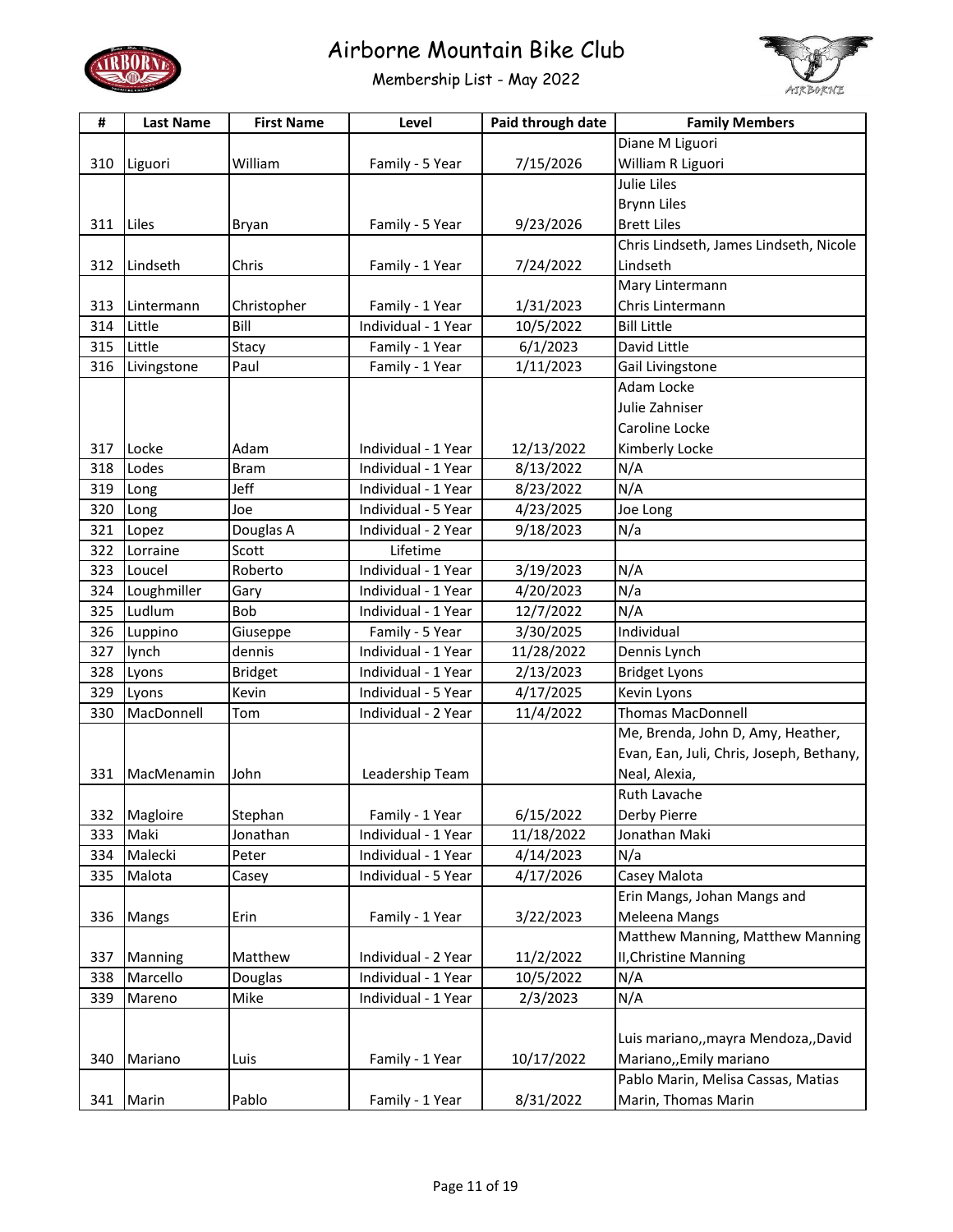



| #   | <b>Last Name</b> | <b>First Name</b> | Level               | Paid through date | <b>Family Members</b>               |
|-----|------------------|-------------------|---------------------|-------------------|-------------------------------------|
|     |                  |                   |                     |                   | Jack Markham                        |
| 342 | markham          | mike              | Family - 1 Year     | 4/2/2023          | Mary Markham                        |
| 343 | Marov            | Wayne             | Individual - 1 Year | 11/8/2022         | N/A                                 |
| 344 | Marov            | Alexander         | Individual - 1 Year | 4/17/2023         | N/A                                 |
| 345 | Marra            | Jason             | Individual - 5 Year | 2/28/2026         | Jason Marra                         |
| 346 | Marran           | Lynn              | Individual - 1 Year | 3/25/2023         | Na                                  |
|     |                  |                   |                     |                   | Jesus Martinez                      |
| 347 | Martinez         | Jesus             | Family - 1 Year     | 4/15/2023         | Dayami Escobar                      |
| 348 | Martyn           | Raymond           | Individual - 1 Year | 12/31/2022        | N/a                                 |
| 349 | Mauger           | Clyde             | Individual - 1 Year | 4/16/2023         | <b>Bud Mauger</b>                   |
| 350 | Maxwell          | Dan               | Individual - 1 Year | 10/30/2022        | Dan Maxwell                         |
| 351 | Mazade           | Barry             | Family - 5 Year     | 2/2/2025          | WENDY BOBBITT KIM ZIPPER            |
| 352 | <b>McAdams</b>   | Austin            | Individual - 1 Year | 11/8/2022         | N/A                                 |
| 353 | McAlpin          | Thomas            | Individual - 1 Year | 1/7/2023          | N/A                                 |
| 354 | McAlpin          | Dan               | Individual - 2 Year | 5/7/2024          | N/A                                 |
| 355 | McCalla          | Dwight            | Individual - 1 Year | 10/28/2022        | N/A                                 |
| 356 | McCarrie         | <b>Brian</b>      | Individual - 1 Year | 3/20/2023         | N/A                                 |
|     |                  |                   |                     |                   | <b>Dustin McCartney</b>             |
|     |                  |                   |                     |                   | <b>Austin McCartney</b>             |
|     |                  |                   |                     |                   | Ashton McCartney                    |
| 357 | McCartney        | <b>DUSTIN</b>     | Family - 1 Year     | 7/15/2022         | Ivette McCartney                    |
| 358 | mcconnell        | Jon               | Individual - 2 Year | 7/26/2023         | Jon McConnell                       |
|     |                  |                   |                     |                   |                                     |
|     |                  |                   |                     |                   | Trevor McDonald, Patricia McDonald, |
| 359 | McDonald         | Trevor            | Family - 1 Year     | 5/30/2023         | Ashleigh McDonald, Caitlin McDonald |
|     |                  |                   |                     |                   | Joseph McEachern                    |
|     |                  |                   |                     |                   | Sarah Grace Couyoumjian             |
|     |                  |                   |                     |                   | <b>Ed McEachern</b>                 |
|     |                  |                   |                     |                   | George McEachern                    |
| 360 | McEachern        | Joseph            | Family - 1 Year     | 2/24/2023         | Alex McEachern                      |
| 361 | McGoon           | Jennifer          | Individual - 1 Year | 10/2/2022         | N/A                                 |
| 362 | McKinney         | Dawn              | Individual - 1 Year | 6/11/2022         | Dawn McKinney                       |
|     |                  |                   |                     |                   | Theresa Mckinny                     |
|     |                  |                   |                     |                   | John Mckinny                        |
|     |                  |                   |                     |                   | Chatham Mckinny                     |
|     |                  |                   |                     |                   | <b>Collier Mckinny</b>              |
|     |                  |                   |                     |                   | Madeira Mckinny                     |
|     |                  |                   |                     |                   | Jece Mckinny                        |
| 363 | Mckinny          | Theresa           | Family - 1 Year     | 8/15/2022         | jobe Mckinny                        |
|     |                  |                   |                     |                   | Parker McLendon                     |
|     |                  |                   |                     |                   | Brennan McLendon                    |
|     |                  |                   |                     |                   | Shire McLendon                      |
| 364 | McLendon         | Shire             | Family - 1 Year     | 11/7/2022         | Drake Capps                         |
|     |                  |                   |                     |                   | Tom Medford                         |
|     |                  |                   |                     |                   | Janie Medford                       |
| 365 | Medford          | Thomas            | Family - 1 Year     | 4/11/2023         | Tom Medford JR                      |
| 366 | Medina           | Dave              | Lifetime            |                   | Aimi, Drew, Jonny                   |
| 367 | <b>MEETZE</b>    | <b>RUSSELL</b>    | Individual - 5 Year | 4/3/2024          | N/A                                 |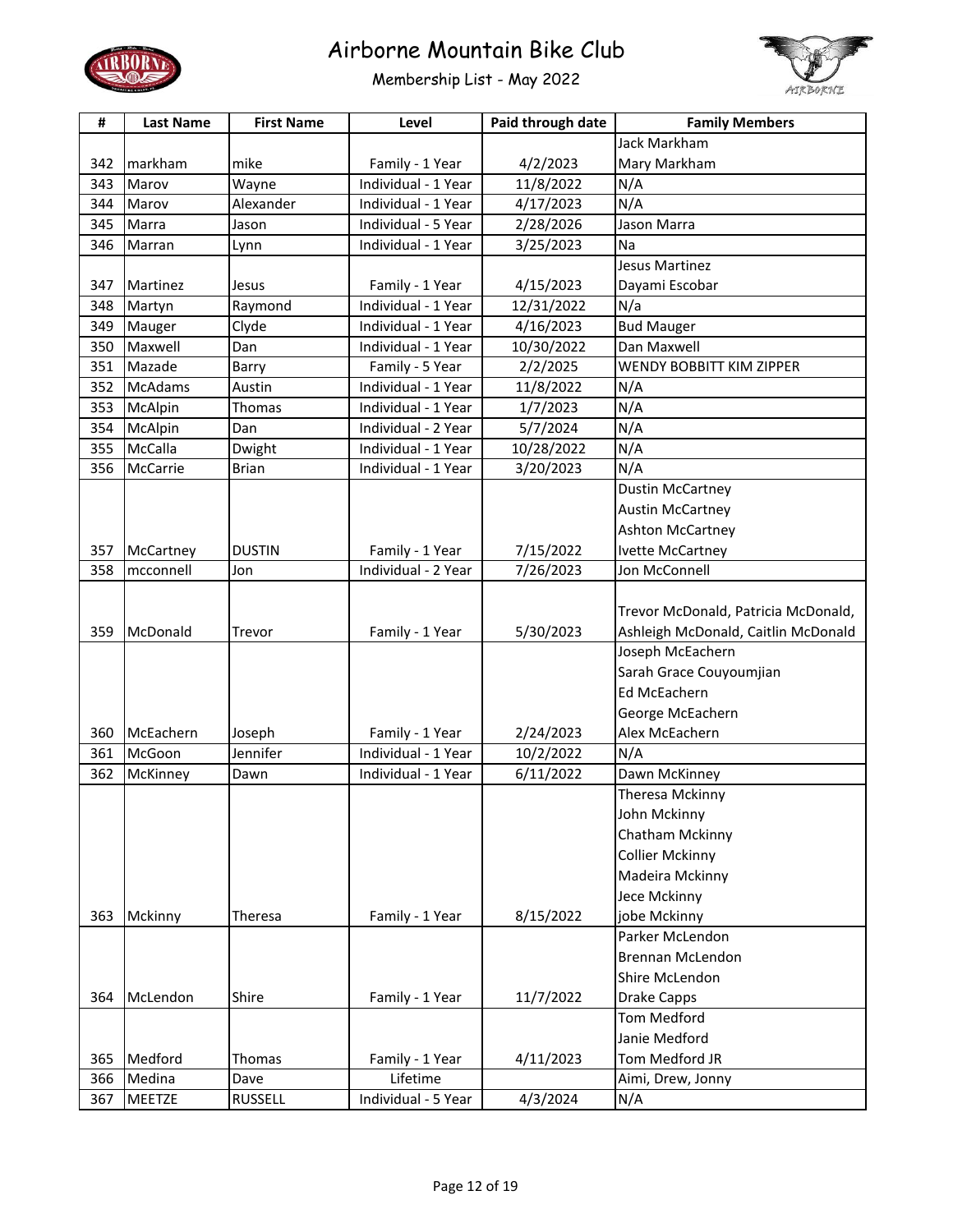



| #   | <b>Last Name</b>         | <b>First Name</b> | Level               | Paid through date | <b>Family Members</b>                  |
|-----|--------------------------|-------------------|---------------------|-------------------|----------------------------------------|
|     |                          |                   |                     |                   |                                        |
|     |                          |                   |                     |                   | Samantha Mejia, Jeronimo Mejia,        |
|     |                          |                   |                     |                   | Victoria Mejia, Jessenia Tullar, John  |
| 368 | Mejia                    | Benjamin          | Family - 1 Year     | 6/19/2022         | Tullar, Connor Tullar, Daniel Warner   |
|     |                          |                   |                     |                   | Victor Melendez                        |
| 369 | Melendez                 | Victor            | Family - 1 Year     | 3/20/2023         | Yary Melendez                          |
|     |                          |                   |                     |                   | <b>Brenton Mendoza</b>                 |
|     |                          |                   |                     |                   | Chris Mendoza                          |
|     |                          |                   |                     |                   | Uziel Mendoza                          |
|     |                          |                   |                     |                   | Luis Ayala                             |
| 370 | Mendoza                  | <b>Brenton</b>    | Family - 1 Year     | 7/8/2022          | Miguel Barajas                         |
| 371 | Metz                     | Jerry             | Individual - 2 Year | 3/15/2023         | Jerry metz                             |
| 372 | Metzler                  | Charles           | Family - 1 Year     | 8/16/2022         | Michael Meier                          |
| 373 | Meyer                    | Franklin          | Individual - 5 Year | 7/23/2026         | N/A                                    |
| 374 | Michael                  | Melissa           | Individual - 5 Year | 4/21/2023         | n/a                                    |
| 375 | Miller                   | Adam              | Individual - 1 Year | 9/4/2022          | <b>Adam Miller</b>                     |
|     |                          |                   |                     |                   | Dale Milligan                          |
|     |                          |                   |                     |                   | Jessica Milligan                       |
| 376 | Milligan                 | Dale              | Family - 1 Year     | 4/28/2023         | Mike Beckmann                          |
| 377 | Miner                    | Glenn             | Individual - 5 Year | 3/3/2027          | n/a                                    |
| 378 | Mingear                  | Darren            | Individual - 1 Year | 2/27/2023         | Darren Mingear                         |
| 379 | Minor                    | Skyler            | Family - 1 Year     | 1/3/2023          | Cooper Minor, Lizbeth Minor            |
| 380 | Mitchum                  | Colson            | Family - 1 Year     | 3/24/2023         | Colson Mitchum, Victoria Parks         |
|     |                          |                   |                     |                   | Devon Mittler, Clarise Mittler, Olivia |
| 381 | Mittler                  | Jason             | Family - 1 Year     | 6/13/2022         | Mittler                                |
| 382 | Montgomery               | <b>Teek</b>       | Individual - 1 Year | 2/20/2023         | Roy Montgomery                         |
| 383 | Moritz                   | Matthew           | Individual - 1 Year | 3/19/2023         | N/a                                    |
|     |                          |                   |                     |                   | Jake Mortenson                         |
|     |                          |                   |                     |                   | Michelle Mortenson                     |
|     |                          |                   |                     |                   | Kalli Mortenson                        |
| 384 | Mortenson                | Steven            | Family - 5 Year     | 1/11/2024         | Adam Hewitt                            |
| 385 | Mucciolo                 | Sascha            | Individual - 1 Year | 9/3/2022          | Sascha Mucciolo                        |
| 386 | Mucciolo                 | Julian            | Family - 1 Year     | 4/30/2023         | Julian Mucciolo                        |
| 387 | <b>Mullins</b>           | Jon               | Family - 1 Year     | 8/31/2022         | Jon, Wendy, Ian, Riley                 |
| 388 | <b>Mullins</b>           | Mark              | Individual - 1 Year | 11/20/2022        | <b>Mark Mullins</b>                    |
|     |                          |                   |                     |                   | Marc Murphy, Melissa Murphy, Gavin     |
| 389 | Murphy                   | Marc              | Family - 1 Year     | 9/15/2022         | Murphy and Cody Murphy                 |
| 390 | Murrelle                 | Walter            | Individual - 1 Year | 4/22/2023         | <b>Walter Murrelle</b>                 |
|     |                          |                   |                     |                   | Michael muscanera                      |
| 391 | Muscanera                | Michael           | Family - 1 Year     | 10/23/2022        | Stephanie muscanera                    |
|     |                          |                   |                     |                   | Liza Musser, Jonathan Musser,          |
| 392 |                          | robert            | Family - 2 Year     | 6/5/2022          | Alexander Musser, Adrian Musser        |
| 393 | musser<br><b>NABOZNY</b> | <b>MARK</b>       |                     |                   | n/a                                    |
| 394 | Nalesnik                 | Matt              | Individual - 5 Year |                   | N/A                                    |
|     |                          |                   |                     | 11/2/2026         |                                        |
|     |                          |                   |                     |                   | Ezra Nau                               |
|     |                          |                   |                     |                   | Elias Nau                              |
| 395 | Nau                      | Sukie             | Family - 1 Year     | 1/9/2023          | Josh Stein                             |
|     |                          |                   |                     |                   | Robert Nero                            |
| 396 | Nero                     | Robert            | Family - 1 Year     | 2/13/2023         | Sally Nero                             |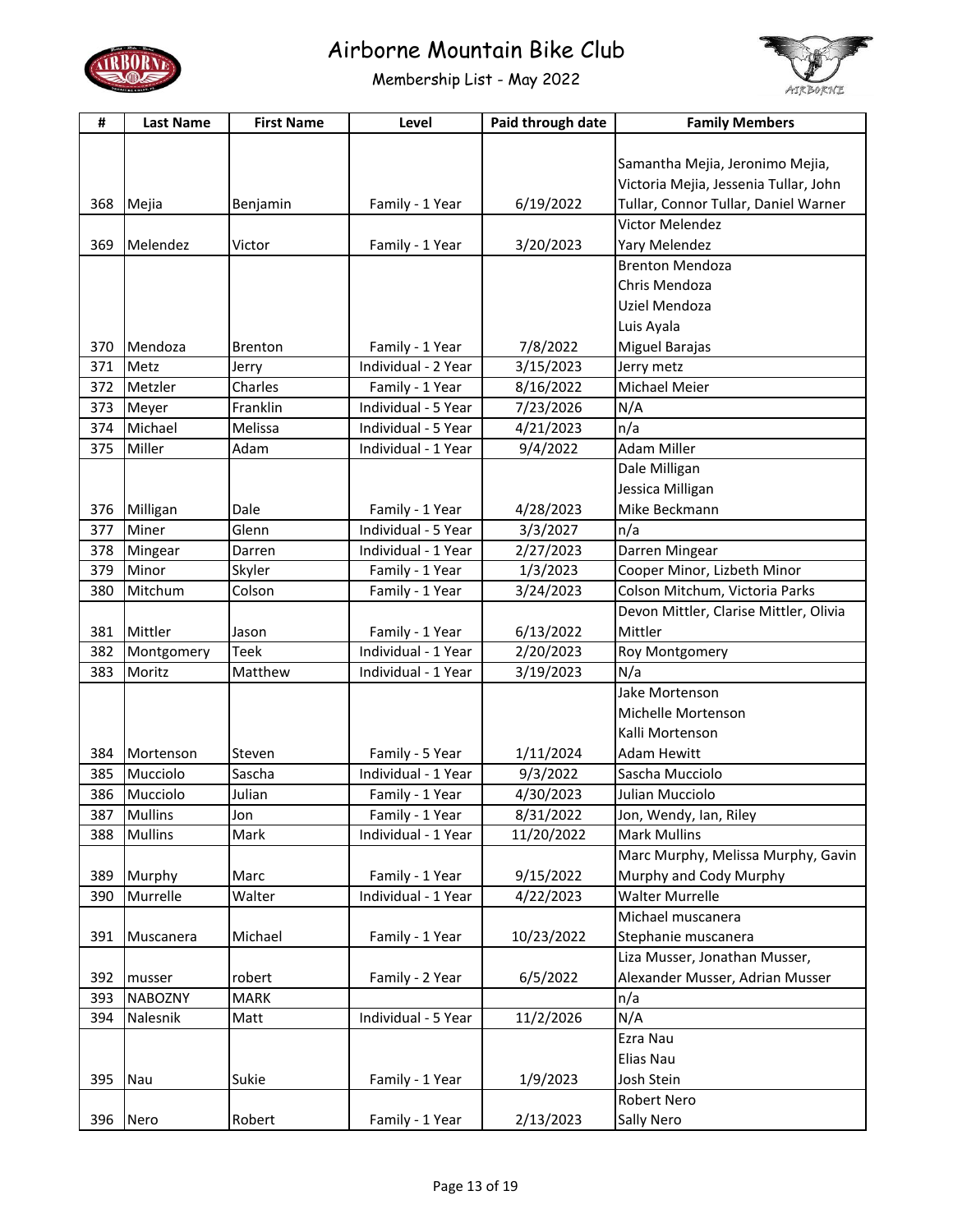



| #   | <b>Last Name</b> | <b>First Name</b> | Level               | Paid through date      | <b>Family Members</b>                  |
|-----|------------------|-------------------|---------------------|------------------------|----------------------------------------|
| 397 | Neubecker        | Karl              | Family - 5 Year     | 11/8/2026              | Lindsay Neubecker                      |
| 398 | Nicolet          | Luc               | Family - 5 Year     | 5/1/2026               | Yaira Nicolet                          |
|     |                  |                   |                     |                        | Nicole Nielsen, Matthew Nielsen,       |
| 399 | Nielsen          | Matt              | Family - 5 Year     | 3/26/2027              | Nathan Nielsen                         |
|     |                  |                   |                     |                        | Annaliese Northrop                     |
| 400 | Northrop         | Justin            | Family - 1 Year     | 5/21/2023              | Justin Northrop Jr.                    |
| 401 | O'Conor          | Michael           | Family - 1 Year     | 11/9/2022              | Carrie, Michael and Ruby O'Conor       |
| 402 | Oakes            | Jeff              | Individual - 1 Year | 12/9/2022              | Jeff Oakes                             |
| 403 | O'BERRY          | <b>ARTHUR</b>     | Family - 1 Year     | 2/6/2023               | Linz Ziona Tabby Nathan                |
|     |                  |                   |                     |                        | Alissa Obrien                          |
|     |                  |                   |                     |                        | Sean Obrien                            |
|     |                  |                   |                     |                        | Pierson Obrien                         |
| 404 | <b>OBrien</b>    | Alissa            | Family - 1 Year     | 6/20/2022              | Maren Obrien                           |
| 405 | OBrien           | John              | Individual - 1 Year | 1/10/2023              | John O'Brien                           |
| 406 | O'Buck           | Henry             | Individual - 5 Year | 4/24/2025              | N/A                                    |
| 407 | Olivera          | Kris              | Family - 1 Year     | 8/14/2022              | Kris Olivera, Alexis Olivera           |
| 408 | ONeill           | James             | Family - 5 Year     | 2/14/2031              | James                                  |
|     |                  |                   |                     |                        |                                        |
|     |                  |                   |                     |                        | Orlando Ontivero; Ariadna Ontivero;    |
|     |                  |                   |                     |                        | Anabel Ontivero; Claudia Ontivero;     |
| 409 | Ontivero         | Orlando           | Family - 1 Year     | 3/22/2023              | Daniel Ontivero; Carlos Ontivero       |
|     |                  |                   |                     |                        | Catherine R Lord                       |
| 410 | Ortiz            | Michael           |                     |                        | Michael L Ortiz                        |
| 411 | Osborne          | Rodger            | Individual - 1 Year | 8/20/2022              | N/A                                    |
|     |                  |                   |                     |                        | Alex Osipchuk                          |
| 412 | Osipchuk         | Mandy             | Family - 2 Year     | 2/7/2023               | Morgan Mullin                          |
| 413 | Osteen           | Gary              | Individual - 2 Year | 4/30/2023              | GARY                                   |
| 414 | Oswald           | Mike              | Individual - 1 Year | 6/13/2022              | Michael oswald                         |
| 415 | Pace             | Jared             | Individual - 1 Year | 3/26/2023              | N/A                                    |
| 416 | Pacini           | Phil              | Leadership Team     |                        | phil pacini                            |
|     |                  |                   |                     |                        | Isa Padilla                            |
|     |                  |                   |                     |                        | Eric Wynne                             |
| 417 | Padilla          | Isa               | Family - 5 Year     | 4/11/2025              | Alec Wynne                             |
|     |                  |                   |                     |                        | Townes Pagano, Evan Jones, Aurea       |
| 418 | Pagano           | David             | Family - 2 Year     | 1/16/2023              | Dos Santos                             |
| 419 | Patch            | Jonathon          | Individual - 1 Year | $\frac{1}{6}$ /27/2022 | N/a                                    |
|     |                  |                   |                     |                        | <b>Brandon Patterson</b>               |
|     |                  |                   |                     |                        | Christina Goodart                      |
|     |                  |                   |                     |                        | Shawn clucas                           |
|     |                  |                   |                     |                        | Mark clucas                            |
| 420 | Patterson        | Brandon           | Family - 1 Year     | 7/7/2022               | Merrybeth clucas                       |
| 421 | Pennell          | Danny             | Individual - 1 Year | 11/20/2022             | N/A                                    |
| 422 | Perez            | Eicler            | Individual - 1 Year | 6/11/2022              | Yolimar cordero                        |
| 423 | PEREZ            | RAFAEL            | Individual - 1 Year | 12/7/2022              | N/A                                    |
|     |                  |                   |                     |                        | Christian Perez, Alfonso Ridelis,      |
| 424 | Perez            | Christian         | Family - 2 Year     | 4/15/2024              | Sebastián Castellano                   |
|     |                  |                   |                     |                        |                                        |
|     |                  |                   |                     |                        | Mike Phillips, Linda Phillips, Brandon |
| 425 | Phillips         | Mike              | Family - 5 Year     | 5/9/2023               | Phillips, Aurielle Henry Phillips      |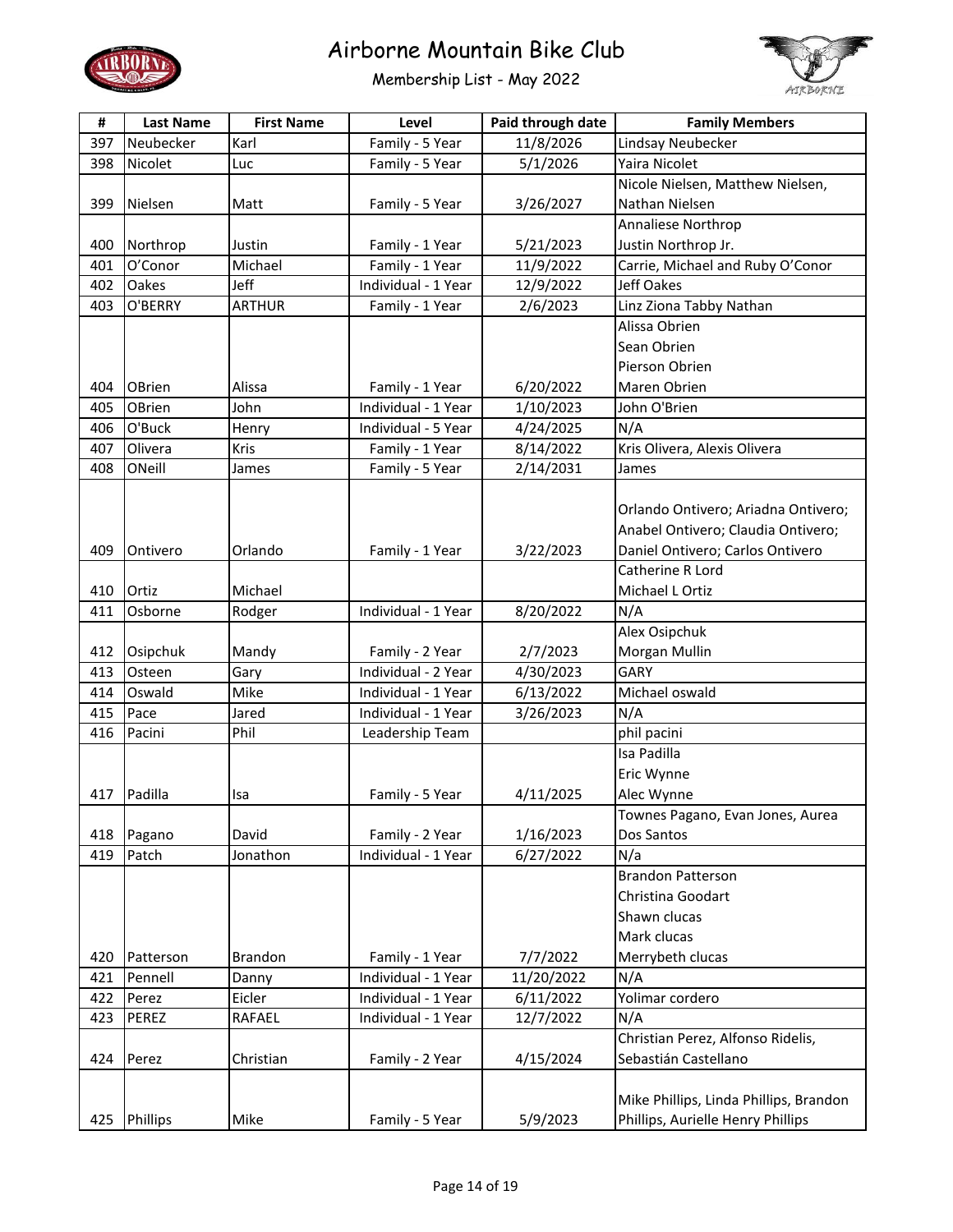



| #   | <b>Last Name</b>       | <b>First Name</b> | Level               | Paid through date | <b>Family Members</b>                   |
|-----|------------------------|-------------------|---------------------|-------------------|-----------------------------------------|
| 426 | Phillips               | Krissy            | Individual - 1 Year | 4/23/2025         | <b>Krissy Phillips</b>                  |
| 427 | Phipps                 | Joshua            | Individual - 1 Year | 1/4/2023          | Joshua Phipps                           |
|     |                        |                   |                     |                   | Margot, Nathan, Theresa, Arthur, Peter, |
| 428 | Pietrusiewicz          | Christopher       | Family - 5 Year     | 9/7/2025          | Mark                                    |
| 429 | Pilcher                | Philip            | Individual - 1 Year | 5/20/2023         | N/A                                     |
| 430 | Poirier                | lan               | Individual - 1 Year | 2/27/2023         | N/A                                     |
| 431 | Ponce                  | Carlos            | Family - 1 Year     | 12/3/2022         | Nicolas Ponce, Silvana Ponce            |
|     |                        |                   |                     |                   | Kathryn Pope, Louis Shatkun, Charles    |
| 432 | Pope                   | Kathryn           | Family - 1 Year     | 5/7/2023          | Pope, Kim Pope                          |
|     |                        |                   |                     |                   | Miguel Porcell, Sandra Navarro,         |
| 433 | Porcell???????? Miguel |                   | Family - 1 Year     | 8/12/2022         | Patricia Pena.                          |
| 434 | Porter                 | Erin              | Individual - 1 Year | 6/12/2022         | N/A                                     |
| 435 | Potter                 | John              | Individual - 1 Year | 3/23/2023         | N/A                                     |
| 436 | Potts                  | Ray               |                     |                   | N/A                                     |
| 437 | Powell                 | Scott             | Leadership Team     |                   | n/a                                     |
| 438 | Pratt                  | Donald            | Individual - 1 Year | 1/7/2023          | Donald r pratt                          |
| 439 | Prevost                | Scott             | Family - 1 Year     | 6/10/2022         | Shelby, Logan, Brittany (Prevost)       |
|     |                        |                   |                     |                   | Connor Priddy                           |
| 440 | priddy                 | Danielle          | Family - 1 Year     | 11/7/2022         | <b>Stephen Hughes</b>                   |
| 441 | Pugh                   | Jamie             | Individual - 1 Year | 12/20/2022        | N/A                                     |
| 442 | Pulido                 | Carlos            | Individual - 5 Year | 11/20/2025        | N/A                                     |
| 443 | Putzke                 | <b>Brandon</b>    | Family - 1 Year     | 4/17/2024         | Brandon Putzke and Tyler Putzke         |
| 444 | Quinn                  | Shawn             | Individual - 5 Year | 5/27/2025         | Shawn Quinn                             |
| 445 | Ramey                  | Douglas           | Individual - 1 Year | 6/11/2022         | Douglas Ramey                           |
| 446 | Ramey                  | Eric              | Individual - 1 Year | 6/11/2022         | N/A                                     |
| 447 | ranieri                | raymond           | Individual - 1 Year | 5/18/2025         | n/a                                     |
| 448 | Rassiga                | Tom               | Family - 1 Year     | 11/23/2022        | Martha Rassiga, Tom Rassiga             |
|     |                        |                   |                     |                   | Rob Raucci                              |
|     |                        |                   |                     |                   | David Raucci                            |
|     |                        |                   |                     |                   | Robert Raucci                           |
| 449 | Raucci                 | Rob               | Family - 1 Year     | 3/16/2023         | Arianna Raucci                          |
| 450 | Razzano                | Jeff              | Individual - 1 Year | 9/18/2022         | N/A                                     |
| 451 | read                   | Jeremy            | Individual - 1 Year | 7/1/2022          | Jeremy, Bryan                           |
| 452 | Read                   | Randy             | Individual - 2 Year | 7/2/2022          | N/a                                     |
| 453 | Read                   | Randy             | Individual - 5 Year | 9/5/2026          | Randy Read                              |
| 454 | Reinhardt              | Noah              | Individual - 1 Year | 1/4/2023          | N/a                                     |
|     |                        |                   |                     |                   | Miguel Rendon                           |
| 455 | Rendon Leyva           | Jose              | Family - 1 Year     | 1/22/2023         | <b>Arely Ruiz</b>                       |
|     |                        |                   |                     |                   | Julio rentas                            |
| 456 | Rentas                 | Julio             | Family - 1 Year     | 1/9/2023          | Roselyn Gonzalez                        |
| 457 | Rey                    | Danny             | Individual - 1 Year | 3/14/2023         | N/A                                     |
|     |                        |                   |                     |                   | Sylvia Rhatigan Ryan Rhatigan Hayley    |
| 458 | Rhatigan               | Richard           | Family - 1 Year     | 10/23/2022        | Arnold Dan Edelman                      |
| 459 | Rhymes                 | Rusty             | Individual - 1 Year | 2/13/2023         | <b>Rusty Rhymes</b>                     |
| 460 | Rice                   | Ken               | Individual - 1 Year | 4/12/2023         | Ken Rice                                |
| 461 | Ridle                  | Bob               | Leadership Team     |                   |                                         |
| 462 | Rivers                 | Glenn             | Family - 1 Year     | 6/5/2022          | N/A                                     |
|     |                        |                   |                     |                   | Paul Roberts                            |
| 463 | <b>ROBERTS</b>         | PAUL              | Family - 5 Year     | 5/27/2026         | Carina Roberts                          |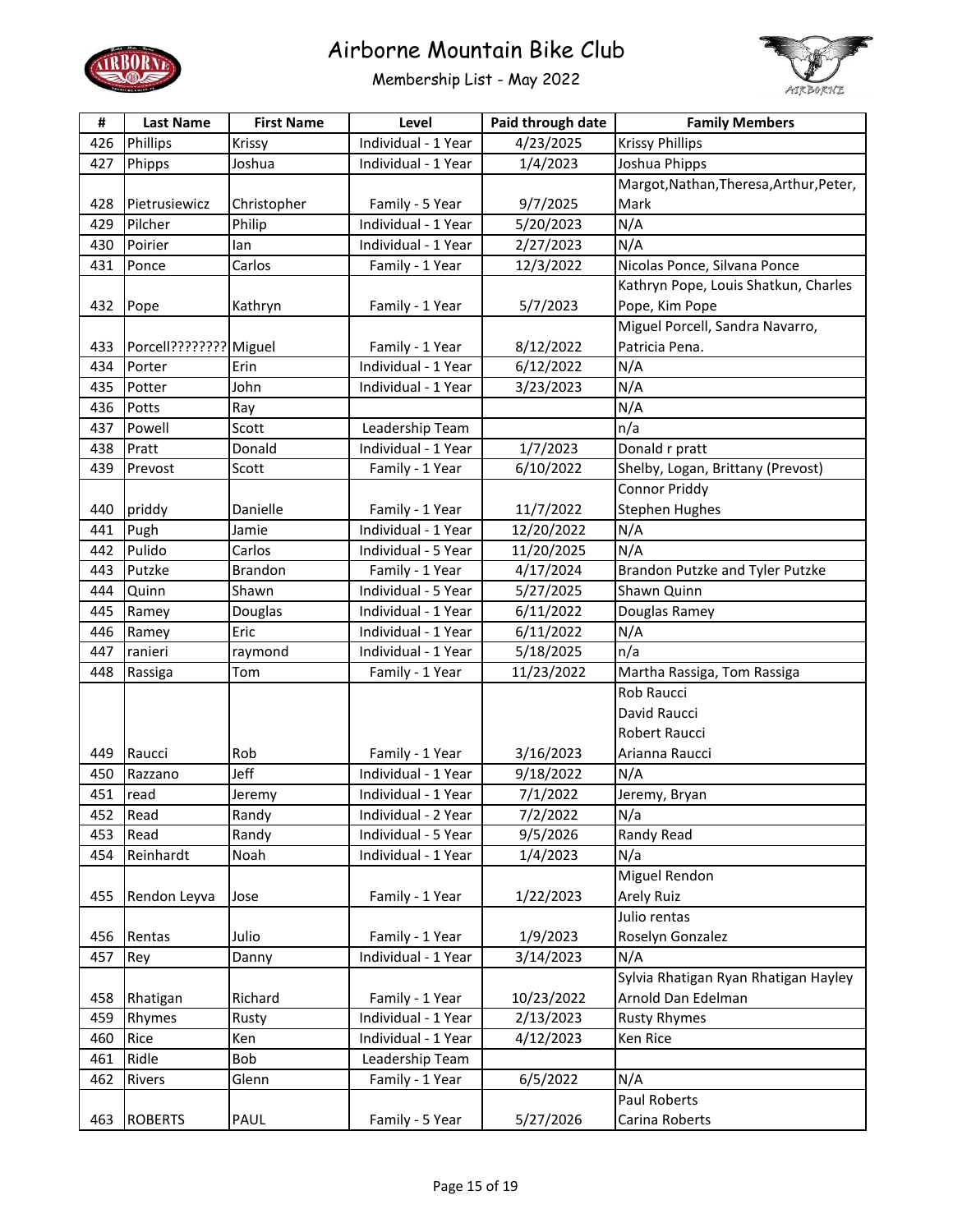



| #   | <b>Last Name</b> | <b>First Name</b> | Level               | Paid through date | <b>Family Members</b>            |
|-----|------------------|-------------------|---------------------|-------------------|----------------------------------|
| 464 | Robertson        | Michael           | Individual - 1 Year | 7/30/2022         | N/A                              |
| 465 | rodriguez        | Alejandro         | Individual - 1 Year | 2/18/2023         | N/A                              |
|     |                  |                   |                     |                   | Abigail Rojas                    |
| 466 | Rojas Ramirez    | Leonardo          | Family - 1 Year     | 1/15/2023         | David Craig                      |
| 467 | Roll             | Stephanie         | Family - 1 Year     | 4/17/2023         | David Roll                       |
|     |                  |                   |                     |                   | John Rootes Alicia Rootes Thomas |
| 468 | Rootes           | John              | Family - 1 Year     | 7/4/2022          | Rootes Savannah Rootes           |
| 469 | Rosario          | Richard           | Individual - 1 Year | 4/10/2025         | N/A                              |
| 470 | Rose             | John              | Individual - 1 Year | 1/12/2023         | N/A                              |
| 471 | Rosselli         | Charles           | Individual - 2 Year | 3/31/2023         | N/A                              |
| 472 | Rothman          | Alec              |                     |                   | Alec Rothman                     |
| 473 | Rouse            | John              | Individual - 1 Year | 6/10/2022         | N/A                              |
| 474 | Rubinoff         | David             | Individual - 1 Year | 4/20/2023         | N/A                              |
|     |                  |                   |                     |                   | <b>Austin Carter</b>             |
| 475 | Rudd             | lan               | Family - 1 Year     | 7/1/2022          | Jason Rudd                       |
| 476 | Russo            | <b>Brian</b>      | Family - 1 Year     | 5/4/2023          | Nancy russo                      |
| 477 | Russo            | Joseph            |                     |                   | Joseph Russo                     |
| 478 | Rutstein         | Robert            | Individual - 1 Year | 1/24/2023         | Rob Rutstein                     |
| 479 | Ryan             | Leslie            | Family - 1 Year     | 5/21/2023         | Leslie Ryan, Alberto Rodriguez   |
| 480 | <b>SAETTONE</b>  | <b>GIULIO</b>     | Individual - 1 Year | 1/20/2023         | giulio saettone                  |
|     |                  |                   |                     |                   | Daniel salas                     |
|     |                  |                   |                     |                   | Erika salas                      |
|     |                  |                   |                     |                   | Julian salas                     |
|     |                  |                   |                     |                   | Corina salas                     |
|     |                  |                   |                     |                   | Pedro salas                      |
| 481 | Salas            | Daniel            | Family - 1 Year     | 7/24/2022         | Izaiah aguilar                   |
|     |                  |                   |                     |                   | James Salerno                    |
|     |                  |                   |                     |                   | <b>Brian Salerno</b>             |
|     |                  |                   |                     |                   | Dustin Salerno                   |
| 482 | Salerno          | James             | Family - 2 Year     | 1/24/2024         | Danielle Auld                    |
| 483 | sanchez          | maximus           | Individual - 1 Year | 10/10/2022        | n/a                              |
|     |                  |                   |                     |                   | Alessandra Sanisi                |
|     |                  |                   |                     |                   | Roberta Patterson                |
|     |                  |                   |                     |                   | Zane Patterson                   |
| 484 | Sanchez          | Alex              | Family - 1 Year     | 6/1/2023          | <b>Anthony Nieto</b>             |
|     |                  |                   |                     |                   | Mindy Mangel                     |
| 485 | Sanders          | <b>Bridgette</b>  | Individual - 1 Year | 4/4/2023          | <b>Bridgette Sanders</b>         |
|     |                  |                   |                     |                   | <b>Mike Sanders</b>              |
| 486 | Sanders          | Mike              | Family - 1 Year     | 4/25/2023         | <b>Misty Sanders</b>             |
| 487 | Sanders          | Atley             | Individual - 5 Year | 11/9/2026         | N/A                              |
| 488 | Sawyer           | Bernel            | Individual - 1 Year | 11/17/2023        | N/A                              |
| 489 | Scali            | Donald            | Individual - 1 Year | 5/12/2023         | Donald scali                     |
| 490 | Schell           | William           | Individual - 5 Year | 6/9/2026          | N/A                              |
| 491 | Schmid           | Gerard            | Leadership Team     |                   | Martha Hortman                   |
| 492 | Schoelzel        | Ryan              | Individual - 1 Year | 2/28/2023         | Ryan Schoelzel                   |
| 493 | Scott            | Randy             | Family - 1 Year     | 5/16/2023         | Cooper and Brendan               |
|     |                  |                   |                     |                   | addison sellick                  |
| 494 | sellick          | brad              | Family - 1 Year     | 5/17/2023         | bodie sellick                    |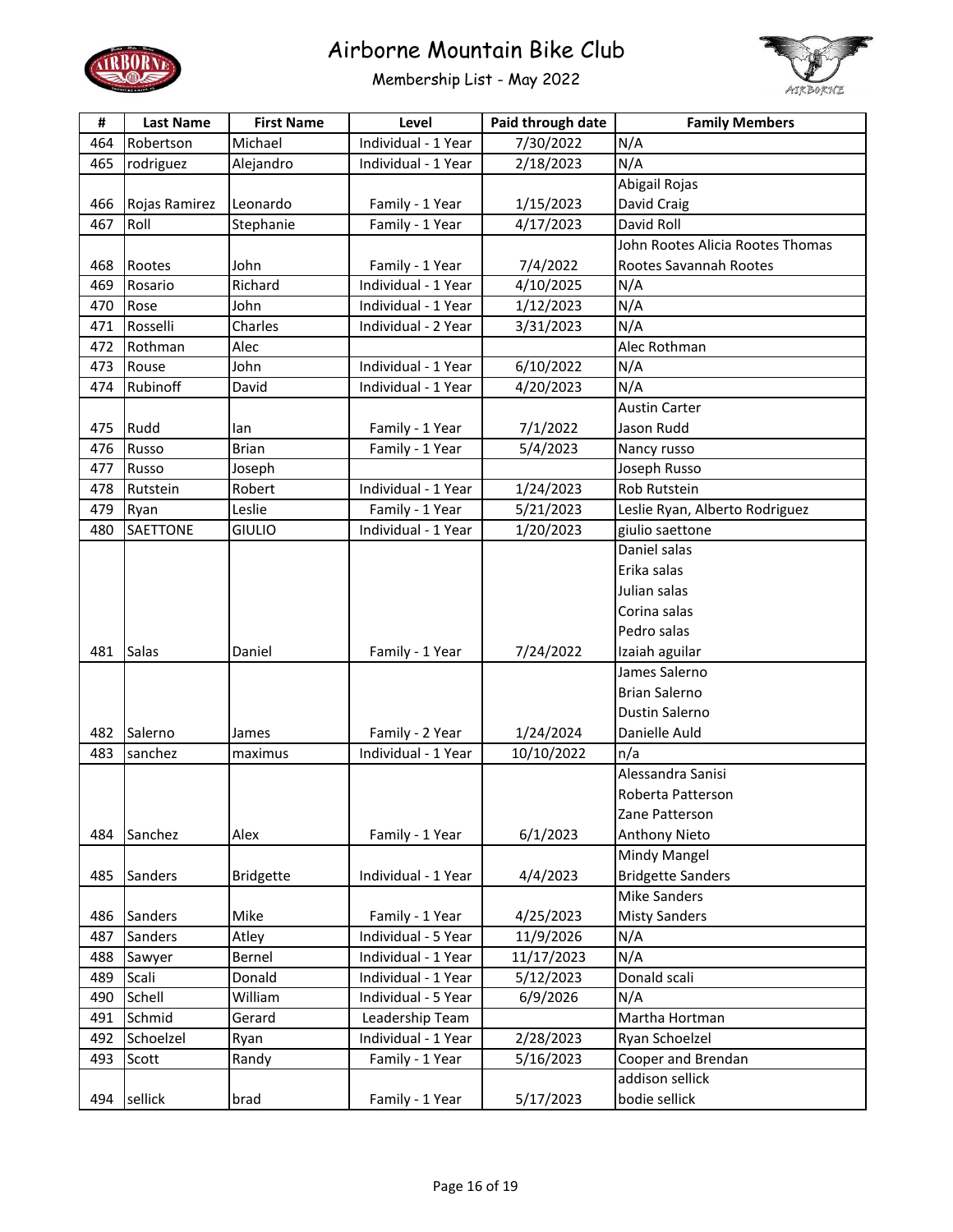



| Alan Magana<br>495<br>judith<br>9/25/2022<br><b>Edgar Bonilla</b><br>Family - 1 Year<br>serna<br>Margaret Anna Shaw,<br>Aiden Shaw,<br><b>Bryce Shaw</b><br>1/4/2023<br>496<br>Shaw<br>Family - 1 Year<br>Aaron<br>Jennifer Shoup<br>Mason Shoup<br>Morgan Shoup<br><b>Brooke Rainey</b><br><b>Dustin Regal</b><br>John Harimas<br>497<br>Shoup<br>Michael Spacil<br>Family - 1 Year<br>9/18/2022<br>Larry<br>Aidan Shultz<br>Melissa Shultz<br>Shultz<br>Chris<br>Family - 1 Year<br>6/17/2023<br>Frankie Reilly<br>498<br>Paulo sierra.<br>Kristen Gilbert<br>499<br>Paulo<br>Individual - 2 Year<br>6/27/2022<br>Sierra<br>Sierra<br>N/A<br>500<br>Bryan<br>Individual - 1 Year<br>4/22/2023<br>N/A<br>501<br>John<br>Signorino<br>Individual - 1 Year<br>3/27/2023<br>n/a<br>502<br>silva<br>7/14/2025<br>Individual - 5 Year<br>ioe<br>Sitek<br>503<br>10/30/2022<br>Zuzanna Sitek<br>Zuzanna<br>Individual - 1 Year<br>Sitko<br>11/2/2022<br>504<br>Family - 1 Year<br>Keith Olaisen<br>Tony<br>Justin Smith, Renee Smith, Beckett<br>Smith<br>505<br>Smith<br>Justin<br>1/8/2023<br>Family - 1 Year<br>Smith<br>5/8/2023<br>Jason Smith<br>Individual - 1 Year<br>506<br>Jason<br>507<br>Smith<br>2/26/2024<br>N/A<br>Joseph<br>Individual - 5 Year<br>Robert<br>N/A<br>508<br>Individual - 1 Year<br>7/24/2022<br>Soper<br>Michael Massaro<br>509<br>Sophie Morier<br>&<br>3/9/2023<br>Michael Massaro, Sophie Morier<br>Family - 1 Year<br>Sottile<br>David<br>Individual - 5 Year<br>David sottile<br>510<br>11/2/2024<br>511<br>Elisa<br>12/30/2022<br>Allison Anjos, Kayla Anjos<br>Souza<br>Family - 1 Year<br><b>NA</b><br>4/17/2023<br>512<br>Spina<br><b>Kraig</b><br>Individual - 1 Year<br>513<br>Spinelli<br>4/22/2023<br>John Spinelli<br>John<br>Individual - 1 Year<br>514<br>Spitznagel<br>Kim<br>Lifetime<br>Katie<br>515<br>Individual - 1 Year<br>10/29/2022<br>N/A<br>Sprauer<br>Paul<br>516<br>Individual - 5 Year<br>4/23/2026<br>Paul Staiano<br>Staiano<br>N/A<br>517<br>Stambaugh<br>Individual - 5 Year<br>1/1/2025<br>Ty<br>Joshua, Claudia, Evelyn, Jordan,<br>1/9/2023<br>518<br>Stein<br>Joshua<br>Family - 1 Year<br>Madelyn<br>Individual - 1 Year<br>N/A<br>519<br>Stewart<br>Ryan<br>6/4/2022<br>N/a<br>Stillman<br>520<br>Shawn<br>Family - 5 Year<br>4/13/2026<br>Raul E. Storey<br>Erika Albertini<br>521<br>Raul<br>Family - 5 Year<br>8/9/2025<br>Storey<br>5/13/2024<br>522<br>Neda<br>Family - 1 Year<br>Alex, Richard and Neda Story<br>Story<br>Individual - 1 Year<br>N/A<br>523<br>Stout<br>4/2/2023<br>Rance<br>524<br>Stringfellow<br>Chad<br>Leadership Team<br>Chad Stringfellow<br>4/15/2023<br>N/A<br>525<br>sundance<br>Stureman<br>Individual - 1 Year<br>Erik Sturzebecher<br>526<br>Sturzebecher<br>11/18/2026<br>Erik<br>Individual - 5 Year | # | <b>Last Name</b> | <b>First Name</b> | Level | Paid through date | <b>Family Members</b> |
|-------------------------------------------------------------------------------------------------------------------------------------------------------------------------------------------------------------------------------------------------------------------------------------------------------------------------------------------------------------------------------------------------------------------------------------------------------------------------------------------------------------------------------------------------------------------------------------------------------------------------------------------------------------------------------------------------------------------------------------------------------------------------------------------------------------------------------------------------------------------------------------------------------------------------------------------------------------------------------------------------------------------------------------------------------------------------------------------------------------------------------------------------------------------------------------------------------------------------------------------------------------------------------------------------------------------------------------------------------------------------------------------------------------------------------------------------------------------------------------------------------------------------------------------------------------------------------------------------------------------------------------------------------------------------------------------------------------------------------------------------------------------------------------------------------------------------------------------------------------------------------------------------------------------------------------------------------------------------------------------------------------------------------------------------------------------------------------------------------------------------------------------------------------------------------------------------------------------------------------------------------------------------------------------------------------------------------------------------------------------------------------------------------------------------------------------------------------------------------------------------------------------------------------------------------------------------------------------------------------------------------------------------------------------------------------------------------------------------------------------------------------------------------------------------------------|---|------------------|-------------------|-------|-------------------|-----------------------|
|                                                                                                                                                                                                                                                                                                                                                                                                                                                                                                                                                                                                                                                                                                                                                                                                                                                                                                                                                                                                                                                                                                                                                                                                                                                                                                                                                                                                                                                                                                                                                                                                                                                                                                                                                                                                                                                                                                                                                                                                                                                                                                                                                                                                                                                                                                                                                                                                                                                                                                                                                                                                                                                                                                                                                                                                             |   |                  |                   |       |                   |                       |
|                                                                                                                                                                                                                                                                                                                                                                                                                                                                                                                                                                                                                                                                                                                                                                                                                                                                                                                                                                                                                                                                                                                                                                                                                                                                                                                                                                                                                                                                                                                                                                                                                                                                                                                                                                                                                                                                                                                                                                                                                                                                                                                                                                                                                                                                                                                                                                                                                                                                                                                                                                                                                                                                                                                                                                                                             |   |                  |                   |       |                   |                       |
|                                                                                                                                                                                                                                                                                                                                                                                                                                                                                                                                                                                                                                                                                                                                                                                                                                                                                                                                                                                                                                                                                                                                                                                                                                                                                                                                                                                                                                                                                                                                                                                                                                                                                                                                                                                                                                                                                                                                                                                                                                                                                                                                                                                                                                                                                                                                                                                                                                                                                                                                                                                                                                                                                                                                                                                                             |   |                  |                   |       |                   |                       |
|                                                                                                                                                                                                                                                                                                                                                                                                                                                                                                                                                                                                                                                                                                                                                                                                                                                                                                                                                                                                                                                                                                                                                                                                                                                                                                                                                                                                                                                                                                                                                                                                                                                                                                                                                                                                                                                                                                                                                                                                                                                                                                                                                                                                                                                                                                                                                                                                                                                                                                                                                                                                                                                                                                                                                                                                             |   |                  |                   |       |                   |                       |
|                                                                                                                                                                                                                                                                                                                                                                                                                                                                                                                                                                                                                                                                                                                                                                                                                                                                                                                                                                                                                                                                                                                                                                                                                                                                                                                                                                                                                                                                                                                                                                                                                                                                                                                                                                                                                                                                                                                                                                                                                                                                                                                                                                                                                                                                                                                                                                                                                                                                                                                                                                                                                                                                                                                                                                                                             |   |                  |                   |       |                   |                       |
|                                                                                                                                                                                                                                                                                                                                                                                                                                                                                                                                                                                                                                                                                                                                                                                                                                                                                                                                                                                                                                                                                                                                                                                                                                                                                                                                                                                                                                                                                                                                                                                                                                                                                                                                                                                                                                                                                                                                                                                                                                                                                                                                                                                                                                                                                                                                                                                                                                                                                                                                                                                                                                                                                                                                                                                                             |   |                  |                   |       |                   |                       |
|                                                                                                                                                                                                                                                                                                                                                                                                                                                                                                                                                                                                                                                                                                                                                                                                                                                                                                                                                                                                                                                                                                                                                                                                                                                                                                                                                                                                                                                                                                                                                                                                                                                                                                                                                                                                                                                                                                                                                                                                                                                                                                                                                                                                                                                                                                                                                                                                                                                                                                                                                                                                                                                                                                                                                                                                             |   |                  |                   |       |                   |                       |
|                                                                                                                                                                                                                                                                                                                                                                                                                                                                                                                                                                                                                                                                                                                                                                                                                                                                                                                                                                                                                                                                                                                                                                                                                                                                                                                                                                                                                                                                                                                                                                                                                                                                                                                                                                                                                                                                                                                                                                                                                                                                                                                                                                                                                                                                                                                                                                                                                                                                                                                                                                                                                                                                                                                                                                                                             |   |                  |                   |       |                   |                       |
|                                                                                                                                                                                                                                                                                                                                                                                                                                                                                                                                                                                                                                                                                                                                                                                                                                                                                                                                                                                                                                                                                                                                                                                                                                                                                                                                                                                                                                                                                                                                                                                                                                                                                                                                                                                                                                                                                                                                                                                                                                                                                                                                                                                                                                                                                                                                                                                                                                                                                                                                                                                                                                                                                                                                                                                                             |   |                  |                   |       |                   |                       |
|                                                                                                                                                                                                                                                                                                                                                                                                                                                                                                                                                                                                                                                                                                                                                                                                                                                                                                                                                                                                                                                                                                                                                                                                                                                                                                                                                                                                                                                                                                                                                                                                                                                                                                                                                                                                                                                                                                                                                                                                                                                                                                                                                                                                                                                                                                                                                                                                                                                                                                                                                                                                                                                                                                                                                                                                             |   |                  |                   |       |                   |                       |
|                                                                                                                                                                                                                                                                                                                                                                                                                                                                                                                                                                                                                                                                                                                                                                                                                                                                                                                                                                                                                                                                                                                                                                                                                                                                                                                                                                                                                                                                                                                                                                                                                                                                                                                                                                                                                                                                                                                                                                                                                                                                                                                                                                                                                                                                                                                                                                                                                                                                                                                                                                                                                                                                                                                                                                                                             |   |                  |                   |       |                   |                       |
|                                                                                                                                                                                                                                                                                                                                                                                                                                                                                                                                                                                                                                                                                                                                                                                                                                                                                                                                                                                                                                                                                                                                                                                                                                                                                                                                                                                                                                                                                                                                                                                                                                                                                                                                                                                                                                                                                                                                                                                                                                                                                                                                                                                                                                                                                                                                                                                                                                                                                                                                                                                                                                                                                                                                                                                                             |   |                  |                   |       |                   |                       |
|                                                                                                                                                                                                                                                                                                                                                                                                                                                                                                                                                                                                                                                                                                                                                                                                                                                                                                                                                                                                                                                                                                                                                                                                                                                                                                                                                                                                                                                                                                                                                                                                                                                                                                                                                                                                                                                                                                                                                                                                                                                                                                                                                                                                                                                                                                                                                                                                                                                                                                                                                                                                                                                                                                                                                                                                             |   |                  |                   |       |                   |                       |
|                                                                                                                                                                                                                                                                                                                                                                                                                                                                                                                                                                                                                                                                                                                                                                                                                                                                                                                                                                                                                                                                                                                                                                                                                                                                                                                                                                                                                                                                                                                                                                                                                                                                                                                                                                                                                                                                                                                                                                                                                                                                                                                                                                                                                                                                                                                                                                                                                                                                                                                                                                                                                                                                                                                                                                                                             |   |                  |                   |       |                   |                       |
|                                                                                                                                                                                                                                                                                                                                                                                                                                                                                                                                                                                                                                                                                                                                                                                                                                                                                                                                                                                                                                                                                                                                                                                                                                                                                                                                                                                                                                                                                                                                                                                                                                                                                                                                                                                                                                                                                                                                                                                                                                                                                                                                                                                                                                                                                                                                                                                                                                                                                                                                                                                                                                                                                                                                                                                                             |   |                  |                   |       |                   |                       |
|                                                                                                                                                                                                                                                                                                                                                                                                                                                                                                                                                                                                                                                                                                                                                                                                                                                                                                                                                                                                                                                                                                                                                                                                                                                                                                                                                                                                                                                                                                                                                                                                                                                                                                                                                                                                                                                                                                                                                                                                                                                                                                                                                                                                                                                                                                                                                                                                                                                                                                                                                                                                                                                                                                                                                                                                             |   |                  |                   |       |                   |                       |
|                                                                                                                                                                                                                                                                                                                                                                                                                                                                                                                                                                                                                                                                                                                                                                                                                                                                                                                                                                                                                                                                                                                                                                                                                                                                                                                                                                                                                                                                                                                                                                                                                                                                                                                                                                                                                                                                                                                                                                                                                                                                                                                                                                                                                                                                                                                                                                                                                                                                                                                                                                                                                                                                                                                                                                                                             |   |                  |                   |       |                   |                       |
|                                                                                                                                                                                                                                                                                                                                                                                                                                                                                                                                                                                                                                                                                                                                                                                                                                                                                                                                                                                                                                                                                                                                                                                                                                                                                                                                                                                                                                                                                                                                                                                                                                                                                                                                                                                                                                                                                                                                                                                                                                                                                                                                                                                                                                                                                                                                                                                                                                                                                                                                                                                                                                                                                                                                                                                                             |   |                  |                   |       |                   |                       |
|                                                                                                                                                                                                                                                                                                                                                                                                                                                                                                                                                                                                                                                                                                                                                                                                                                                                                                                                                                                                                                                                                                                                                                                                                                                                                                                                                                                                                                                                                                                                                                                                                                                                                                                                                                                                                                                                                                                                                                                                                                                                                                                                                                                                                                                                                                                                                                                                                                                                                                                                                                                                                                                                                                                                                                                                             |   |                  |                   |       |                   |                       |
|                                                                                                                                                                                                                                                                                                                                                                                                                                                                                                                                                                                                                                                                                                                                                                                                                                                                                                                                                                                                                                                                                                                                                                                                                                                                                                                                                                                                                                                                                                                                                                                                                                                                                                                                                                                                                                                                                                                                                                                                                                                                                                                                                                                                                                                                                                                                                                                                                                                                                                                                                                                                                                                                                                                                                                                                             |   |                  |                   |       |                   |                       |
|                                                                                                                                                                                                                                                                                                                                                                                                                                                                                                                                                                                                                                                                                                                                                                                                                                                                                                                                                                                                                                                                                                                                                                                                                                                                                                                                                                                                                                                                                                                                                                                                                                                                                                                                                                                                                                                                                                                                                                                                                                                                                                                                                                                                                                                                                                                                                                                                                                                                                                                                                                                                                                                                                                                                                                                                             |   |                  |                   |       |                   |                       |
|                                                                                                                                                                                                                                                                                                                                                                                                                                                                                                                                                                                                                                                                                                                                                                                                                                                                                                                                                                                                                                                                                                                                                                                                                                                                                                                                                                                                                                                                                                                                                                                                                                                                                                                                                                                                                                                                                                                                                                                                                                                                                                                                                                                                                                                                                                                                                                                                                                                                                                                                                                                                                                                                                                                                                                                                             |   |                  |                   |       |                   |                       |
|                                                                                                                                                                                                                                                                                                                                                                                                                                                                                                                                                                                                                                                                                                                                                                                                                                                                                                                                                                                                                                                                                                                                                                                                                                                                                                                                                                                                                                                                                                                                                                                                                                                                                                                                                                                                                                                                                                                                                                                                                                                                                                                                                                                                                                                                                                                                                                                                                                                                                                                                                                                                                                                                                                                                                                                                             |   |                  |                   |       |                   |                       |
|                                                                                                                                                                                                                                                                                                                                                                                                                                                                                                                                                                                                                                                                                                                                                                                                                                                                                                                                                                                                                                                                                                                                                                                                                                                                                                                                                                                                                                                                                                                                                                                                                                                                                                                                                                                                                                                                                                                                                                                                                                                                                                                                                                                                                                                                                                                                                                                                                                                                                                                                                                                                                                                                                                                                                                                                             |   |                  |                   |       |                   |                       |
|                                                                                                                                                                                                                                                                                                                                                                                                                                                                                                                                                                                                                                                                                                                                                                                                                                                                                                                                                                                                                                                                                                                                                                                                                                                                                                                                                                                                                                                                                                                                                                                                                                                                                                                                                                                                                                                                                                                                                                                                                                                                                                                                                                                                                                                                                                                                                                                                                                                                                                                                                                                                                                                                                                                                                                                                             |   |                  |                   |       |                   |                       |
|                                                                                                                                                                                                                                                                                                                                                                                                                                                                                                                                                                                                                                                                                                                                                                                                                                                                                                                                                                                                                                                                                                                                                                                                                                                                                                                                                                                                                                                                                                                                                                                                                                                                                                                                                                                                                                                                                                                                                                                                                                                                                                                                                                                                                                                                                                                                                                                                                                                                                                                                                                                                                                                                                                                                                                                                             |   |                  |                   |       |                   |                       |
|                                                                                                                                                                                                                                                                                                                                                                                                                                                                                                                                                                                                                                                                                                                                                                                                                                                                                                                                                                                                                                                                                                                                                                                                                                                                                                                                                                                                                                                                                                                                                                                                                                                                                                                                                                                                                                                                                                                                                                                                                                                                                                                                                                                                                                                                                                                                                                                                                                                                                                                                                                                                                                                                                                                                                                                                             |   |                  |                   |       |                   |                       |
|                                                                                                                                                                                                                                                                                                                                                                                                                                                                                                                                                                                                                                                                                                                                                                                                                                                                                                                                                                                                                                                                                                                                                                                                                                                                                                                                                                                                                                                                                                                                                                                                                                                                                                                                                                                                                                                                                                                                                                                                                                                                                                                                                                                                                                                                                                                                                                                                                                                                                                                                                                                                                                                                                                                                                                                                             |   |                  |                   |       |                   |                       |
|                                                                                                                                                                                                                                                                                                                                                                                                                                                                                                                                                                                                                                                                                                                                                                                                                                                                                                                                                                                                                                                                                                                                                                                                                                                                                                                                                                                                                                                                                                                                                                                                                                                                                                                                                                                                                                                                                                                                                                                                                                                                                                                                                                                                                                                                                                                                                                                                                                                                                                                                                                                                                                                                                                                                                                                                             |   |                  |                   |       |                   |                       |
|                                                                                                                                                                                                                                                                                                                                                                                                                                                                                                                                                                                                                                                                                                                                                                                                                                                                                                                                                                                                                                                                                                                                                                                                                                                                                                                                                                                                                                                                                                                                                                                                                                                                                                                                                                                                                                                                                                                                                                                                                                                                                                                                                                                                                                                                                                                                                                                                                                                                                                                                                                                                                                                                                                                                                                                                             |   |                  |                   |       |                   |                       |
|                                                                                                                                                                                                                                                                                                                                                                                                                                                                                                                                                                                                                                                                                                                                                                                                                                                                                                                                                                                                                                                                                                                                                                                                                                                                                                                                                                                                                                                                                                                                                                                                                                                                                                                                                                                                                                                                                                                                                                                                                                                                                                                                                                                                                                                                                                                                                                                                                                                                                                                                                                                                                                                                                                                                                                                                             |   |                  |                   |       |                   |                       |
|                                                                                                                                                                                                                                                                                                                                                                                                                                                                                                                                                                                                                                                                                                                                                                                                                                                                                                                                                                                                                                                                                                                                                                                                                                                                                                                                                                                                                                                                                                                                                                                                                                                                                                                                                                                                                                                                                                                                                                                                                                                                                                                                                                                                                                                                                                                                                                                                                                                                                                                                                                                                                                                                                                                                                                                                             |   |                  |                   |       |                   |                       |
|                                                                                                                                                                                                                                                                                                                                                                                                                                                                                                                                                                                                                                                                                                                                                                                                                                                                                                                                                                                                                                                                                                                                                                                                                                                                                                                                                                                                                                                                                                                                                                                                                                                                                                                                                                                                                                                                                                                                                                                                                                                                                                                                                                                                                                                                                                                                                                                                                                                                                                                                                                                                                                                                                                                                                                                                             |   |                  |                   |       |                   |                       |
|                                                                                                                                                                                                                                                                                                                                                                                                                                                                                                                                                                                                                                                                                                                                                                                                                                                                                                                                                                                                                                                                                                                                                                                                                                                                                                                                                                                                                                                                                                                                                                                                                                                                                                                                                                                                                                                                                                                                                                                                                                                                                                                                                                                                                                                                                                                                                                                                                                                                                                                                                                                                                                                                                                                                                                                                             |   |                  |                   |       |                   |                       |
|                                                                                                                                                                                                                                                                                                                                                                                                                                                                                                                                                                                                                                                                                                                                                                                                                                                                                                                                                                                                                                                                                                                                                                                                                                                                                                                                                                                                                                                                                                                                                                                                                                                                                                                                                                                                                                                                                                                                                                                                                                                                                                                                                                                                                                                                                                                                                                                                                                                                                                                                                                                                                                                                                                                                                                                                             |   |                  |                   |       |                   |                       |
|                                                                                                                                                                                                                                                                                                                                                                                                                                                                                                                                                                                                                                                                                                                                                                                                                                                                                                                                                                                                                                                                                                                                                                                                                                                                                                                                                                                                                                                                                                                                                                                                                                                                                                                                                                                                                                                                                                                                                                                                                                                                                                                                                                                                                                                                                                                                                                                                                                                                                                                                                                                                                                                                                                                                                                                                             |   |                  |                   |       |                   |                       |
|                                                                                                                                                                                                                                                                                                                                                                                                                                                                                                                                                                                                                                                                                                                                                                                                                                                                                                                                                                                                                                                                                                                                                                                                                                                                                                                                                                                                                                                                                                                                                                                                                                                                                                                                                                                                                                                                                                                                                                                                                                                                                                                                                                                                                                                                                                                                                                                                                                                                                                                                                                                                                                                                                                                                                                                                             |   |                  |                   |       |                   |                       |
|                                                                                                                                                                                                                                                                                                                                                                                                                                                                                                                                                                                                                                                                                                                                                                                                                                                                                                                                                                                                                                                                                                                                                                                                                                                                                                                                                                                                                                                                                                                                                                                                                                                                                                                                                                                                                                                                                                                                                                                                                                                                                                                                                                                                                                                                                                                                                                                                                                                                                                                                                                                                                                                                                                                                                                                                             |   |                  |                   |       |                   |                       |
|                                                                                                                                                                                                                                                                                                                                                                                                                                                                                                                                                                                                                                                                                                                                                                                                                                                                                                                                                                                                                                                                                                                                                                                                                                                                                                                                                                                                                                                                                                                                                                                                                                                                                                                                                                                                                                                                                                                                                                                                                                                                                                                                                                                                                                                                                                                                                                                                                                                                                                                                                                                                                                                                                                                                                                                                             |   |                  |                   |       |                   |                       |
|                                                                                                                                                                                                                                                                                                                                                                                                                                                                                                                                                                                                                                                                                                                                                                                                                                                                                                                                                                                                                                                                                                                                                                                                                                                                                                                                                                                                                                                                                                                                                                                                                                                                                                                                                                                                                                                                                                                                                                                                                                                                                                                                                                                                                                                                                                                                                                                                                                                                                                                                                                                                                                                                                                                                                                                                             |   |                  |                   |       |                   |                       |
|                                                                                                                                                                                                                                                                                                                                                                                                                                                                                                                                                                                                                                                                                                                                                                                                                                                                                                                                                                                                                                                                                                                                                                                                                                                                                                                                                                                                                                                                                                                                                                                                                                                                                                                                                                                                                                                                                                                                                                                                                                                                                                                                                                                                                                                                                                                                                                                                                                                                                                                                                                                                                                                                                                                                                                                                             |   |                  |                   |       |                   |                       |
|                                                                                                                                                                                                                                                                                                                                                                                                                                                                                                                                                                                                                                                                                                                                                                                                                                                                                                                                                                                                                                                                                                                                                                                                                                                                                                                                                                                                                                                                                                                                                                                                                                                                                                                                                                                                                                                                                                                                                                                                                                                                                                                                                                                                                                                                                                                                                                                                                                                                                                                                                                                                                                                                                                                                                                                                             |   |                  |                   |       |                   |                       |
|                                                                                                                                                                                                                                                                                                                                                                                                                                                                                                                                                                                                                                                                                                                                                                                                                                                                                                                                                                                                                                                                                                                                                                                                                                                                                                                                                                                                                                                                                                                                                                                                                                                                                                                                                                                                                                                                                                                                                                                                                                                                                                                                                                                                                                                                                                                                                                                                                                                                                                                                                                                                                                                                                                                                                                                                             |   |                  |                   |       |                   |                       |
|                                                                                                                                                                                                                                                                                                                                                                                                                                                                                                                                                                                                                                                                                                                                                                                                                                                                                                                                                                                                                                                                                                                                                                                                                                                                                                                                                                                                                                                                                                                                                                                                                                                                                                                                                                                                                                                                                                                                                                                                                                                                                                                                                                                                                                                                                                                                                                                                                                                                                                                                                                                                                                                                                                                                                                                                             |   |                  |                   |       |                   |                       |
|                                                                                                                                                                                                                                                                                                                                                                                                                                                                                                                                                                                                                                                                                                                                                                                                                                                                                                                                                                                                                                                                                                                                                                                                                                                                                                                                                                                                                                                                                                                                                                                                                                                                                                                                                                                                                                                                                                                                                                                                                                                                                                                                                                                                                                                                                                                                                                                                                                                                                                                                                                                                                                                                                                                                                                                                             |   |                  |                   |       |                   |                       |
|                                                                                                                                                                                                                                                                                                                                                                                                                                                                                                                                                                                                                                                                                                                                                                                                                                                                                                                                                                                                                                                                                                                                                                                                                                                                                                                                                                                                                                                                                                                                                                                                                                                                                                                                                                                                                                                                                                                                                                                                                                                                                                                                                                                                                                                                                                                                                                                                                                                                                                                                                                                                                                                                                                                                                                                                             |   |                  |                   |       |                   |                       |
|                                                                                                                                                                                                                                                                                                                                                                                                                                                                                                                                                                                                                                                                                                                                                                                                                                                                                                                                                                                                                                                                                                                                                                                                                                                                                                                                                                                                                                                                                                                                                                                                                                                                                                                                                                                                                                                                                                                                                                                                                                                                                                                                                                                                                                                                                                                                                                                                                                                                                                                                                                                                                                                                                                                                                                                                             |   |                  |                   |       |                   |                       |
|                                                                                                                                                                                                                                                                                                                                                                                                                                                                                                                                                                                                                                                                                                                                                                                                                                                                                                                                                                                                                                                                                                                                                                                                                                                                                                                                                                                                                                                                                                                                                                                                                                                                                                                                                                                                                                                                                                                                                                                                                                                                                                                                                                                                                                                                                                                                                                                                                                                                                                                                                                                                                                                                                                                                                                                                             |   |                  |                   |       |                   |                       |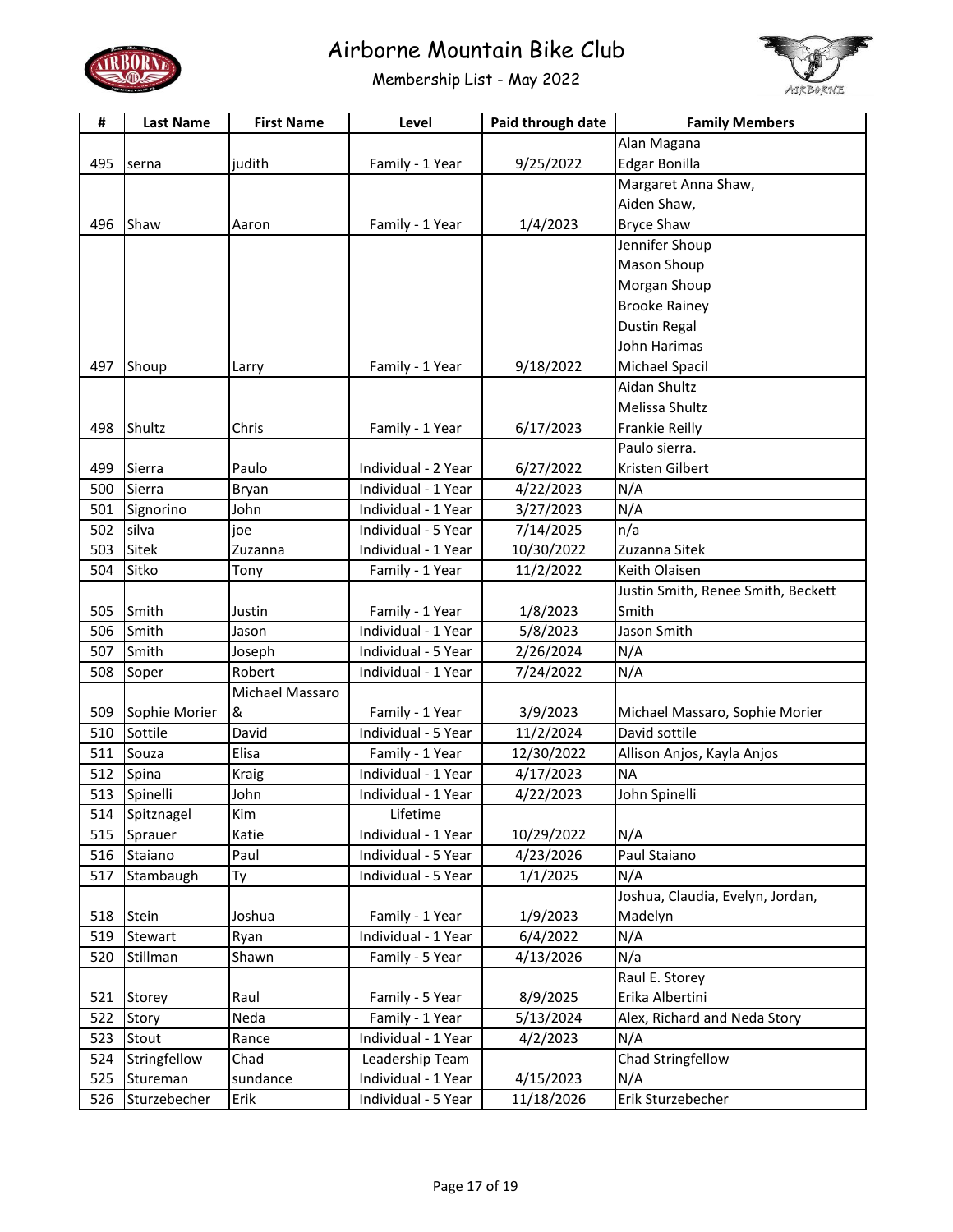



| #   | <b>Last Name</b> | <b>First Name</b> | Level               | Paid through date | <b>Family Members</b>                 |
|-----|------------------|-------------------|---------------------|-------------------|---------------------------------------|
|     |                  |                   |                     |                   |                                       |
| 527 | Supper           | Michael           | Individual - 1 Year | 5/29/2023         | Michael, Karin, Constantin, Valentina |
|     |                  |                   |                     |                   | Spencer                               |
|     |                  |                   |                     |                   | Kristi                                |
|     |                  |                   |                     |                   | Abbi                                  |
| 528 | Sweeting         | Spencer           | Family - 2 Year     | 3/6/2023          | Emma                                  |
| 529 | Swett            | Lori              | Individual - 1 Year | 5/25/2024         | N/A                                   |
| 530 | t                | erica             | Family - 1 Year     | 1/8/2023          | family                                |
| 531 | Taylor           | Todd              | Individual - 1 Year | 4/29/2023         | <b>Todd Taylor</b>                    |
| 532 | Teel             | Connor            | Leadership Team     |                   |                                       |
| 533 | Tesky            | <b>Brant</b>      | Family - 1 Year     | 2/1/2023          | Amy Holmes                            |
|     |                  |                   |                     |                   | <b>Toby Thomas</b>                    |
|     |                  |                   |                     |                   | <b>Elaine Thomas</b>                  |
|     |                  |                   |                     |                   | Jacob Thomas                          |
| 534 | Thomas           | Toby              | Family - 2 Year     | 12/22/2022        | Mikala Thomas                         |
| 535 | Thomas           | Patrick           | Individual - 1 Year | 1/22/2023         | n/a                                   |
|     |                  |                   |                     |                   | <b>Jose Torres</b>                    |
|     |                  |                   |                     |                   | <b>Stephen Torres</b>                 |
|     |                  |                   |                     |                   |                                       |
| 536 | <b>Torres</b>    | Jose              | Family - 1 Year     | 6/10/2022         | <b>Matthew Torres</b>                 |
| 537 | Tucker           | Jason             | Family - 1 Year     | 10/10/2022        | Sandy Tucker                          |
|     |                  |                   |                     |                   | Erik Turek, Shannon Turek, Ethan      |
| 538 | <b>Turek</b>     | Erik              | Family - 1 Year     | 4/24/2023         | Turek, Kyler Turek                    |
| 539 | Turnbull         | Timothy J         | Family - 1 Year     | 1/31/2023         | Angela, Caroline, Everett, Grace      |
| 540 | Turner           | Kelvin            | Individual - 2 Year | 1/18/2023         | N/A                                   |
| 541 | Underwood        | Raymond           | Individual - 1 Year | 8/4/2022          | Raymond Underwood                     |
|     |                  |                   |                     |                   | Joseph Valentin                       |
|     |                  |                   |                     |                   | Joseph Valentin Jr.                   |
| 542 | valentin         | Joseph            | Family - 2 Year     | 7/13/2022         | Jacob Valentin                        |
| 543 | Ventullo         | Ron               | Individual - 2 Year | 10/20/2022        | n/a                                   |
|     |                  |                   |                     |                   | Joe Vietro                            |
| 544 | vietro           | joe               | Family - 1 Year     | 8/15/2022         | Juanita Vietro                        |
| 545 | Vilchez          | John              | Individual - 1 Year | 11/1/2022         | N/A                                   |
|     |                  |                   |                     |                   | Joslyn vipperman, Robert Blaine       |
|     |                  |                   |                     |                   | vipperman IV, Robert Blaine           |
|     |                  |                   |                     |                   | vipperman III, Kimberlee              |
|     |                  |                   |                     |                   | Vipperman, homero Torres, Stephanie   |
| 546 | Vipperman        | Joslyn            | Family - 1 Year     | 10/10/2022        | Armstrong                             |
| 547 | Visconti         | Joseph (Via)      | Individual - 5 Year | 4/3/2023          |                                       |
| 548 | Volk             | Matt              | Individual - 1 Year | 4/6/2023          | Matthew Volk                          |
|     |                  |                   |                     |                   | <b>Grace Wadley</b>                   |
|     |                  |                   |                     |                   | Joey Wadley                           |
| 549 | Wadley           | Greg              | Family - 1 Year     | 7/26/2022         | Cristy Wojnar                         |
|     |                  |                   |                     |                   | Allen Walker                          |
|     |                  |                   |                     |                   | Ana Walker                            |
| 550 | Walker           | Allen             | Family - 1 Year     | 8/20/2022         | Vanessa Finkley                       |
|     |                  |                   |                     |                   |                                       |
|     |                  |                   |                     |                   | Yvette Bushey, Christopher Wallace,   |
| 551 | Wallace          | Francis           | Family - 1 Year     | 3/26/2023         | Thomas Wallace, Francis Wallace       |
| 552 | Wallace          | Craig             | Family - 1 Year     | 4/5/2023          | Sean Wallace                          |
|     |                  |                   |                     |                   |                                       |